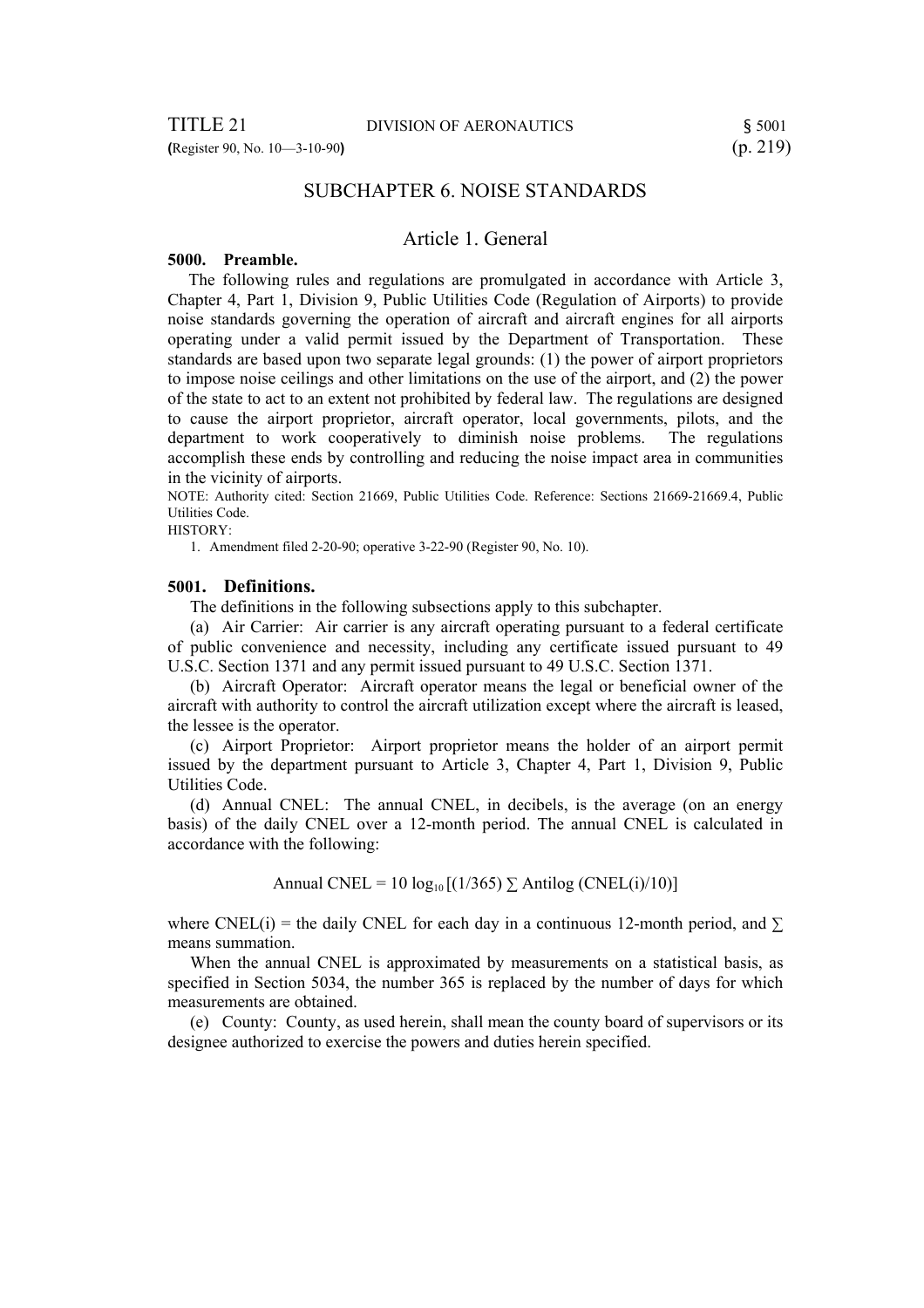(f) Daily Community Noise Equivalent Level (CNEL): Community noise equivalent level, in decibels, represents the average daytime noise level during a 24-hour day, adjusted to an equivalent level to account for the lower tolerance of people to noise during evening and night time periods relative to the daytime period. Community noise equivalent level is calculated from the hourly noise levels by the following:

CNEL = 10 log (1/24) [
$$
\sum
$$
 antilog (HNLD/10) + 3  $\sum$  antilog (HNLE/10)  
+ 10  $\sum$  antilog (HNLN/10)]

Where

HNLD are the hourly noise levels for the period 0700-1900 hours; HNLE are the hourly noise levels for the period 1900-2200 hours; HNLN are the hourly noise levels for the period 2200-0700 hours; and  $\Sigma$  means summation.

(g) Department: Department means the Department of Transportation of the State of California.

(h) General Aviation: General aviation aircraft are all aircraft other than air carrier aircraft and military aircraft.

(i) Hourly Noise Level (HNL): The hourly noise level, in decibels, is the average (on an energy basis) noise level during a particular hour. Hourly noise level is determined by subtracting 35.6 decibels (equal to 10  $log_{10}$  3600) from the noise exposure level measured during the particular hour, integrating for those periods during which the noise level exceeds a threshold noise level.

For implementation in this subchapter of these regulations, the threshold noise level shall be a noise level which is 10 decibels below the numerical value of the appropriate Community Noise Equivalent Level (CNEL) standard specified in Section 5012. At some microphone locations, sources of noise other than aircraft may contribute to the CNEL. Where the airport proprietor can demonstrate that the accuracy of the CNEL measurement will remain within the required tolerance specified in Section 5070, the department may grant a waiver to increase the threshold noise level.

(j) Noise Exposure Level (NEL): The noise exposure level is the level of noise accumulated during a given event, with reference to a duration of one second. More specifically, noise exposure level, in decibels, is the level of the time-integrated A-weighted squared sound pressure for a stated time interval or event, based on the reference pressure of 20 micronewtons per square meter and reference duration of one second.

(k) Noise Impact Area: Noise impact area is the area within the noise impact boundary that is composed of incompatible land use.

(l) Noise Impact Boundary: Noise impact boundary is the locus of points around an airport for which the annual CNEL is equal to the airport noise standard established in Section 5012. The concepts of noise impact boundary and noise impact area are illustrated in Figure 1.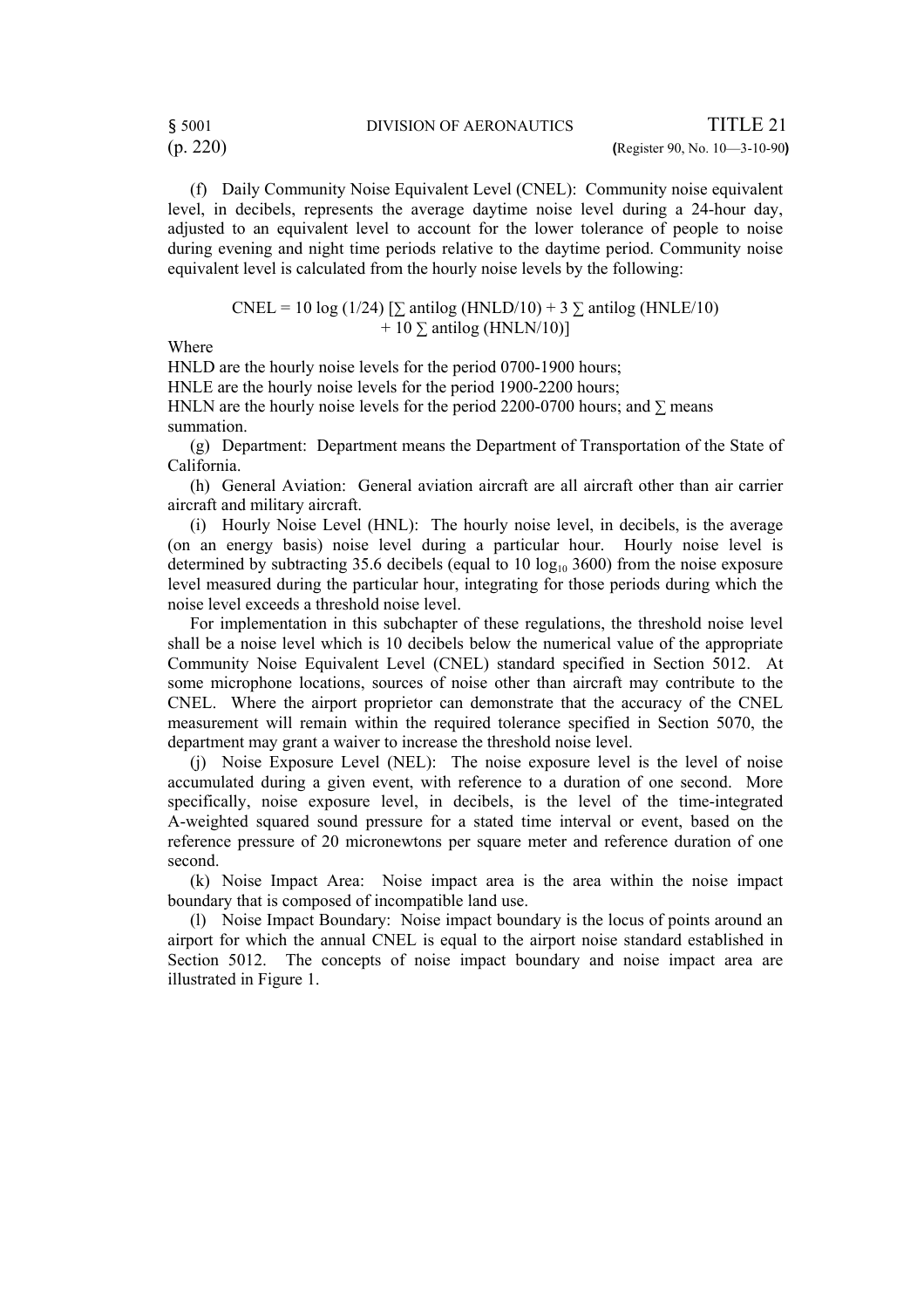# $$5001$ <br>(p. 221)



Figure 1. Conceptual Sketch of Noise Impact Boundary and Noise Impact Area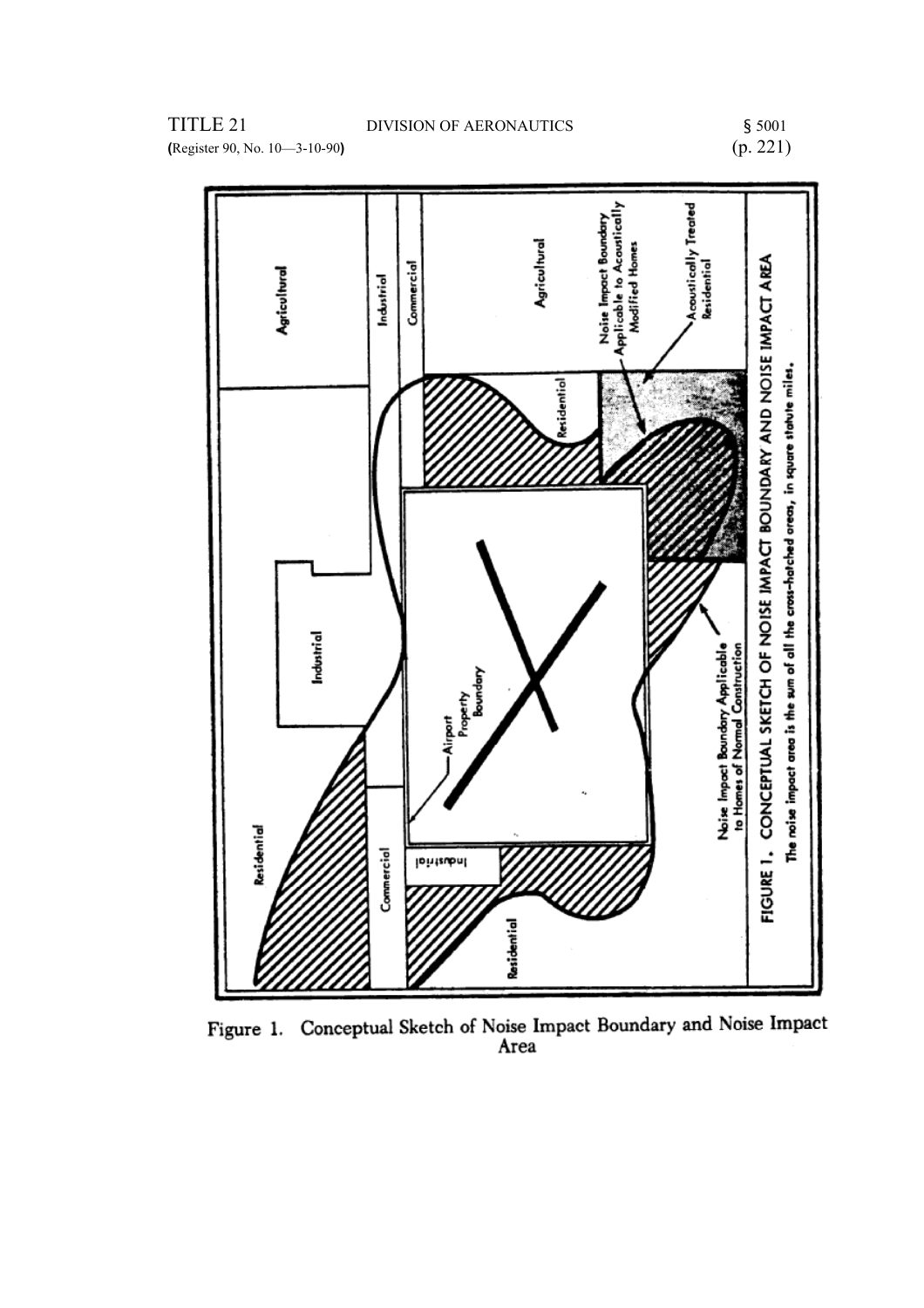(m) Noise Level (NL): Noise level is the measure in decibels of an A-weighted sound pressure level as measured using the slow dynamic characteristic for sound level meters specified in American National Standard Specification for Sound Level Meters, (ANSI S1.4-1983 as revised by ANSI S1.4A-1985) which is hereby incorporated by reference. The A-weighting characteristic modifies the frequency response of the measuring instrument to account approximately for the frequency characteristics of the human ear. The reference pressure is 20 micronewtons/square meter  $(2 \times 10^{-4} \text{ microbar})$ .

(n) Noise Problem Airport: "Noise problem airport" is an airport that the county in which the airport is located has declared to have a noise problem under section 5020.

(o) Single Event Noise Exposure Level (SENEL): The single event noise exposure level, in decibels, is the noise exposure level of a single event, such as an aircraft flyby, measured over the time interval between the initial and final times for which the noise level of a single event exceeds a predetermined threshold noise level.

(p) Sound Pressure Level (SPL): The sound pressure level, in decibels (dB), of a sound is 20 times the logarithm to the base 10 of the ratio of the pressure of that sound to the reference pressure 20 micronewtons/square meter  $(2 \times 10^{-4} \text{ microbar})$ .

NOTE: Authority cited: Section 21669, Public Utilities Code. Reference: Sections 21669-21669.4, Public Utilities Code.

HISTORY:

 1. Renumbering and amendment of former Section 5001 to Section 5002, and renumbering and amendment of former Section 5006 to Section 5001 filed 2-20-90; operative 3-22-90 (Register 90, No. 10). For prior history, see Register 79, No. 21.

#### **5002. Liberal Construction.**

This subchapter shall be liberally construed and applied to promote its underlying purposes which are to protect the public from noise and to resolve incompatibilities between airports and their surrounding neighbors.

NOTE: Authority cited: Section 21669, Public Utilities Code. Reference: Sections 21669-21669.4, Public Utilities Code.

HISTORY:

 1. Renumbering of former Section 5002 to Section 5003, and renumbering of Section 5001 to Section 5002 filed 2-20-90; operative 3-22-90 (Register 90, No. 10). For prior history, see Register 79, No. 21.

#### **5003. Constitutionality.**

If any provision of this subchapter or the application thereof to any person or circumstance is held to be unconstitutional, the remainder of the subchapter and the application of such provision to other persons or circumstances shall not be affected thereby.

NOTE: Authority cited: Section 21669, Public Utilities Code. Reference: Sections 21669-21669.4, Public Utilities Code.

HISTORY:

 1. Renumbering of former Section 5003 to Section 5004, and renumbering of former Section 5002 to Section 5003 filed 2-20-90; operative 3-22-90 (Register 90, No. 10). For prior history, see Register 79, No. 21.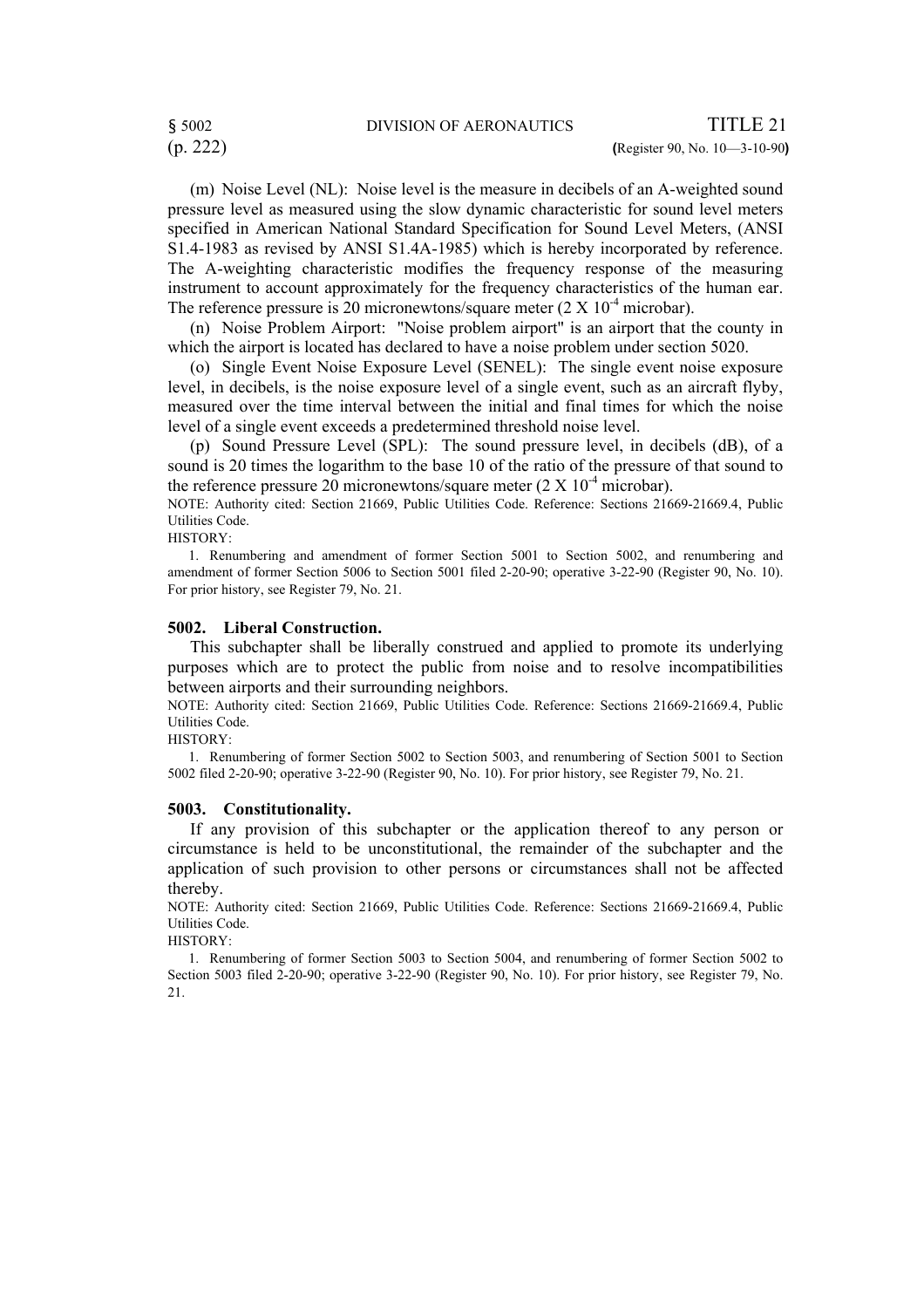#### **5004. Provisions Not Exclusive.**

The provisions of this subchapter are not exclusive, and the remedies provided for in this subchapter shall be in addition to any other remedies provided for in any other law or available under common law. It is not the intent of these regulations to preempt the field of aircraft noise limitation in the state. The noise limits specified herein are not intended to prevent any local government to the extent not prohibited by federal law or any airport proprietor from setting more stringent standards.

NOTE: Authority cited: Section 21669, Public Utilities Code. Reference: Sections 21669-21669.4, Public Utilities Code.

HISTORY:

 1. Renumbering and amendment of former Section 5004 to Section 5005, and renumbering of former Section 5003 to Section 5004 filed 2-20-90; operative 3-22-90 (Register 90, No. 10). For prior history, see Register 79, No. 21.

#### **5005. Applicability.**

These regulations establish to the extent not prohibited by Federal law a mandatory procedure which is applicable to all airports in California that are required to operate under a valid permit issued by the department. These regulations are applicable (to the extent not prohibited by Federal law) to all operations of aircraft and aircraft engines which produce noise.

The regulations established by this subchapter are not intended to set noise levels applicable in litigation arising out of claims for damages occasioned by noise. Nothing herein contained in these regulations shall be construed to prescribe a duty of care in favor of, or to create any evidentiary presumption for use by, any person or entity other than the State of California, counties and airport proprietors in the enforcement of these regulations.

NOTE: Authority cited: Section 21669, Public Utilities Code. Reference: Sections 21669-21669.4, Public Utilities Code.

HISTORY:

1. Renumbering and amendment of former Section 5005 to Section 5006, and renumbering and amendment of former Section 5004 to Section 5005 filed 2-20-90; operative 3-22-90 (Register 90, No. 10). For prior history, see Register 79, No. 21.

#### **5006. Findings.**

Citizens residing in the vicinity of airports are exposed to the noise of aircraft operations. There have been numerous instances wherein individual citizens or organized citizen groups have complained about airport noise to various authorities. The severity of these complaints has ranged from a few telephone calls to organized legal action. Many of these cases have been studied by acoustics research workers under sponsorship of governmental and private organizations. These studies have generally shown that the severity of the complaint is principally associated with a combination of the following factors:

- (a) Magnitude and duration of the noise from aircraft operations;
- (b) Number of aircraft operations; and
- (c) Time of occurrence during the day (daytime, evening or night).

There are many reasons given by residents for their complaints; however, those most often cited are interference with speech communication, TV, and sleep. Numerous studies have been made related to speech interference and hearing damage, and some studies have been made related to sleep disturbance and other physiological effects. These studies provide substantial evidence for the relationship between noise level and its interference with speech communication and its effect relative to hearing loss. Significantly less information is available from the results of sleep and physiological studies.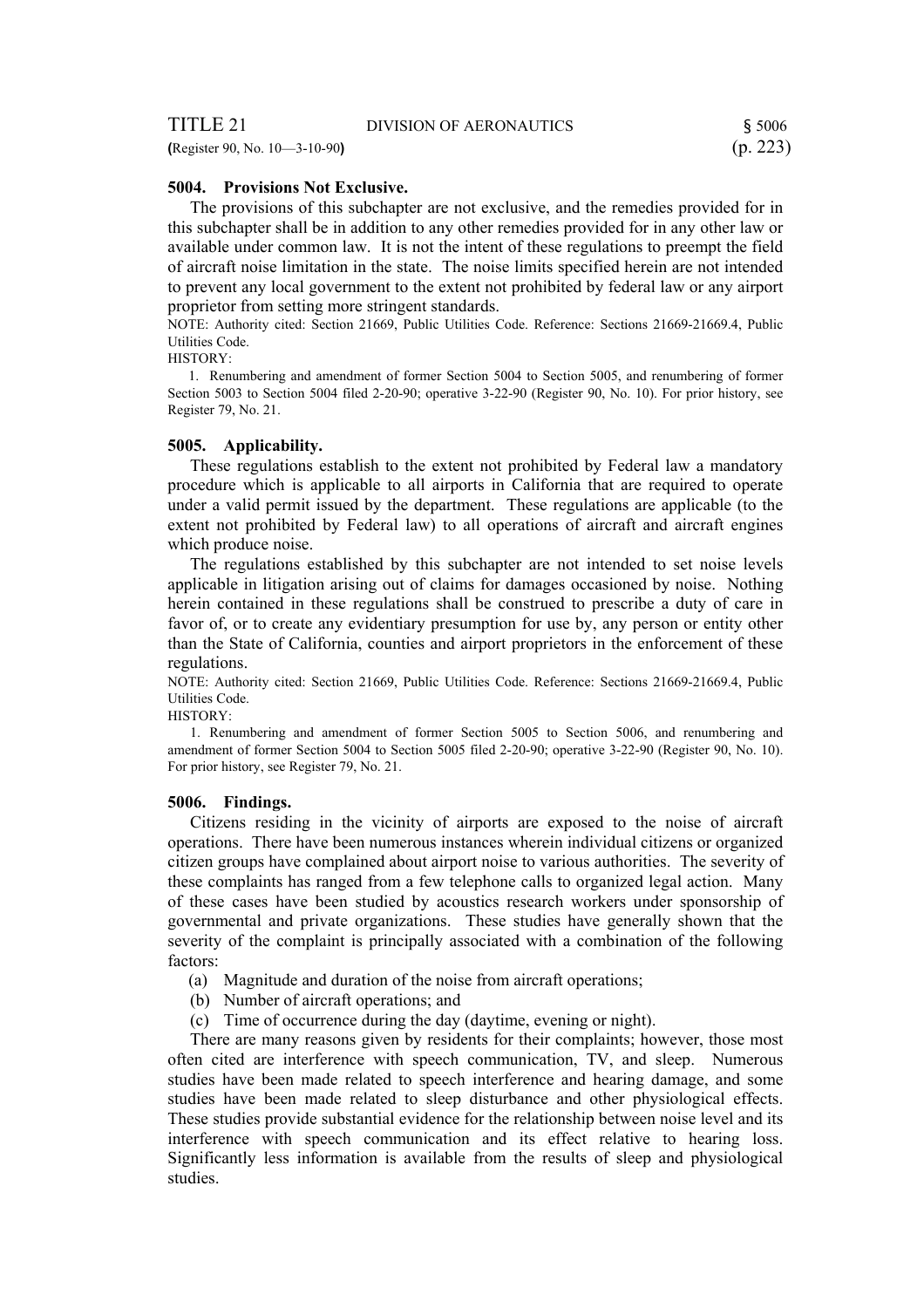In order to provide a systematic method for evaluating and eventually reducing noise incompatibilities in the vicinity of airports, it is necessary to quantify the noise problem. For this purpose, these regulations establish a procedure for defining a noise impact area surrounding an individual airport. The criteria and noise levels utilized to define the boundaries of the noise impact area have been based on existing evidence from studies of community noise reaction, noise interference with speech and sleep, and noise induced hearing loss.

One of the fundamental philosophies underlying the procedures in these regulations is that any noise quantity specified by these regulations be measurable by relatively simple means. Therefore, these regulations utilize as their basic measure the A-weighted noise level, which is the most commonly accepted simple measure. To insure consistency between criteria and measurement, the units for the criteria are also based on the A-weighted sound level rather than one of the several more complex perceived noise levels.

The level of noise acceptable to a reasonable person residing in the vicinity of an airport is established as a community noise equivalent level (CNEL) value of 65 dB for purposes of these regulations. This criterion level has been chosen for reasonable persons residing in urban residential areas where houses are of typical California construction and may have windows partially open. It has been selected with reference to speech, sleep and community reaction.

It is recognized that there is a considerable individual variability in the reaction to noise. Further, there are several factors that undoubtedly influence this variability and which are not thoroughly understood. Therefore, this criterion level does not have a degree of precision which is often associated with engineering criteria for a physical phenomenon (e.g., the strength of a bridge, building, et cetera). For this reason, the state will review the criterion periodically, taking into account any new information that might become available.

NOTE: Authority cited: Sections 21243 and 21669, Public Utilities Code. Reference: *Air Transport Association of America v. Crotti* (N.D.Cal. 1975) 389 F.Supp. 58. HISTORY:

1. Renumbering and amendment of former Section 5006 to Section 5001, and renumbering and amendment of former Section 5005 to Section 5006 filed 2-20-90; operative 3-22-90 (Register 90, No. 10). For prior history, see Register 79, No. 21.

#### **5010. Purpose.**

 The purpose of these regulations is to provide a positive basis to accomplish resolution of existing noise problems in communities surrounding airports and to prevent the development of new noise problems. To accomplish this purpose, these regulations establish a quantitative framework within which the various interested parties (i.e., airport proprietors, aircraft operators, local communities, counties and the state) can work together cooperatively to reduce and prevent airport noise problems.

NOTE: Authority cited: Section 21669, Public Utilities Code. Reference: Sections 21669-21669.4, Public Utilities Code.

HISTORY:

1. Amendment filed 2-20-90; operative 3-22-90 (Register 90, No. 10).

#### **5011. Methodology for Controlling and Reducing Noise Problems.**  HISTORY:

1. Renumbering and amendment of former Section 5011 to Section 5037 filed 2-20-90; operative 3-22-90 (Register 90, No. 10). For prior history, see Register 79, No. 21.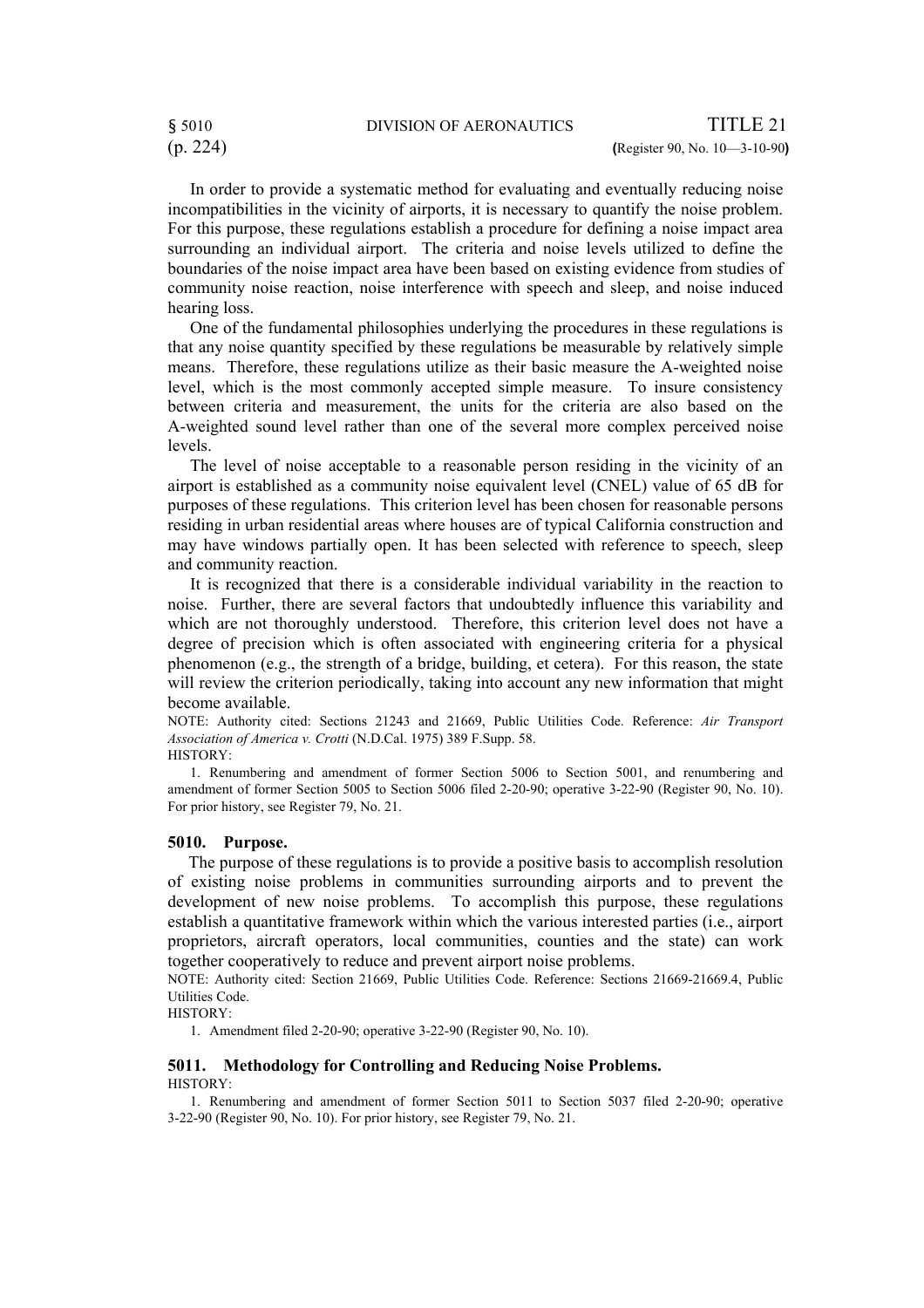**(**Register 90, No. 10—3-10-90**)** (p. 225)

#### **5012. Airport Noise Standard.**

The standard for the acceptable level of aircraft noise for persons living in the vicinity of airports is hereby established to be a community noise equivalent level of 65 decibels. This standard forms the basis for the following limitation.

No airport proprietor of a noise problem airport shall operate an airport with a noise impact area based on the standard of 65 dB CNEL unless the operator has applied for or received a variance as prescribed in Article 5 of this subchapter.

NOTE: Authority cited: Section 21669, Public Utilities Code. Reference: Sections 21669-21669.4, Public Utilities Code.

HISTORY:

1. Repealer of former Section 5012, and renumbering and amendment of former Section 5062 to Section 5012 filed 2-20-90; operative 3-22-90 (Register 90, No. 10). For prior history, see Register 79, No. 21.

#### **5013. Noise Impact Boundary.**

HISTORY:

1. Repealer filed 2-20-90; operative 3-22-90 (Register 90, No. 10).

#### **5014. Incompatible Land Uses Within the Noise Impact Boundary.**

 For the purpose of determining the size of the noise impact area, the following land uses are incompatible:

(a) Residences, including but not limited to, detached single-family dwellings, multifamily dwellings, high-rise apartments or condominiums, and mobile homes, unless:

(1) an avigation easement for aircraft noise has been acquired by the airport proprietor, or

(2) the dwelling unit was in existence at the same location prior to January 1, 1989, and has adequate acoustic insulation to ensure an interior CNEL due to aircraft noise of 45 dB or less in all habitable rooms. However, acoustic treatment alone does not convert residences having an exterior CNEL of 75 dB or greater due to aircraft noise to a compatible land use if the residence has an exterior normally occupiable private habitable area such as a backyard, patio, or balcony. Or,

(3) the residence is a high rise apartment or condominium having an interior CNEL of 45 dB or less in all habitable rooms due to aircraft noise, and an air circulation or air conditioning system as appropriate, or

(4) the airport proprietor has made a genuine effort as determined by the department in accordance with adopted land use compatibility plans and appropriate laws and regulations to acoustically treat residences exposed to an exterior CNEL less than 80 dB (75 dB if the residence has an exterior normally occupiable private habitable area such as a backyard, patio, or balcony) or acquire avigation easements, or both, for the residences involved, but the property owners have refused to take part in the program, or

(5) the residence is owned by the airport proprietor.

(b) Public and private schools of standard construction for which an avigation easement for noise has not been acquired by the airport proprietor, or that do not have adequate acoustic performance to ensure an interior CNEL of 45 dB or less in all classrooms due to aircraft noise;

(c) hospitals and convalescent homes for which an avigation easement for noise has not been acquired by the airport proprietor, or that do not have adequate acoustic performance to provide an interior CNEL of 45 dB or less due to aircraft noise in all rooms used for patient care;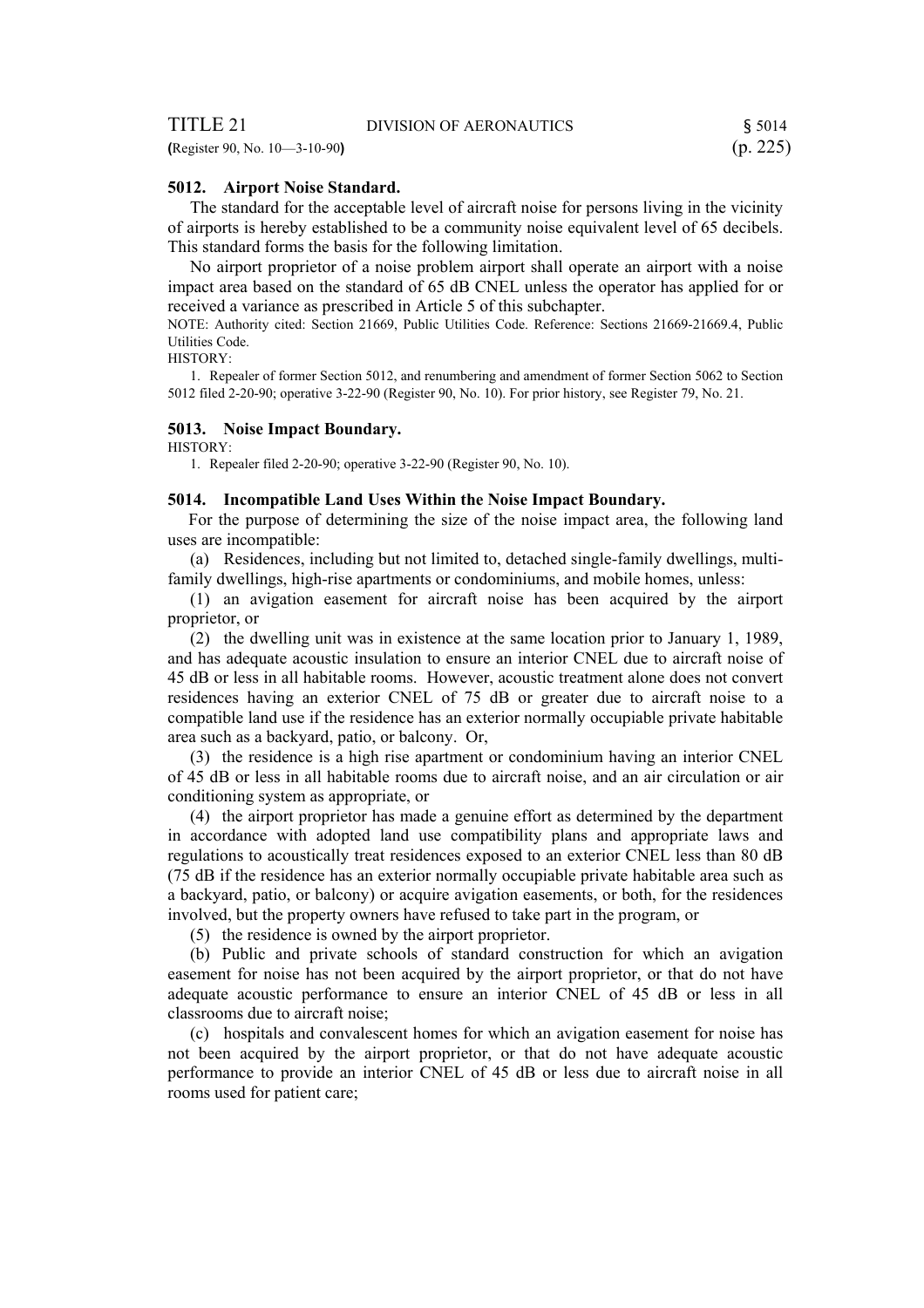(p. 226) **(**Register 90, No. 10—3-10-90**)**

(d) churches, synagogues, temples, and other places of worship for which an avigation easement for noise has not been acquired by the airport proprietor, or that do not have adequate acoustic performance to ensure an interior CNEL of 45 dB or less due to aircraft noise.

NOTE: Authority cited: Sections 21243 and 21669, Public Utilities Code. Reference: *Air Transport Association of America* v. *Crotti* (N.D.Cal 1975) 389 F.Supp. 58. HISTORY:

1. Amendment filed 2-20-90; operative 3-22-90 (Register 90, No. 10). For prior history, see Registers 79, No. 21 and 78, No. 38.

#### **5015. Changes in Airport Ownership or Control.**

NOTE: Authority cited: Section 21243, Public Utilities Code. Reference: Sections 21669-21669.5, Public Utilities Code.

HISTORY:

1. New section filed 5-30-78 as an emergency, effective upon filing (Register 78, No. 22).

2. Certificate of Compliance filed 9-22-78 (Register 78, No. 38).

3. Renumbering and amendment of former Section 5015 to Section 5090 filed 2-20-90; operative 3-22-90 (Register 90, No. 10).

# Article 2. Implementation by Counties

#### **5020. Designating Noise Problem Airport.**

 Any county may, at any time, in accordance with the procedure herein, declare any airport within its boundaries to have a noise problem, by adopting a resolution to this effect and forwarding it to this department. In making the determination, the county shall:

(a) Review relevant information, including but not limited to, the record of complaints made, and litigation filed, by residents of the area regarding airport related aircraft noise.

(b) Investigate the possible existence of a noise impact area.

(c) Coordinate with and give due consideration to the recommendations of the applicable airport land use commission established under section 21670 of the Public Utilities Code.

(d) For an airport with joint use by both military and civilian aircraft operations, base its finding only on civilian operations.

NOTE: Authority cited: Section 21669, Public Utilities Code. Reference: Sections 21669-21669.4, Public Utilities Code. HISTORY:

1. Renumbering and amendment of former Section 5020 to Section 5032, and new Section 5020 filed 2-20-90; operative 3-22-90 (Register 90, No. 10). For prior history, see Register 78, No. 22.

#### **5021. Review of Finding**

Any person or government agency shown, by the results of an investigation conducted under section 5020(b) or by independent competent evidence, to own, reside in, or have jurisdiction over any area within the 65 dB CNEL boundary of any airport may seek review of the finding of the county under section 5020 solely on the issue of substantial evidence by filing a petition to this effect with the department within 10 days of adoption of the finding.

NOTE: Authority cited: Section 21669, Public Utilities Code. Reference: Sections 21669-21669.4, Public Utilities Code.

HISTORY:

1. Repealer and new section filed 2-2-90; operative 3-22-90 (Register 90, No. 10). For prior history, see Register 78, No. 22.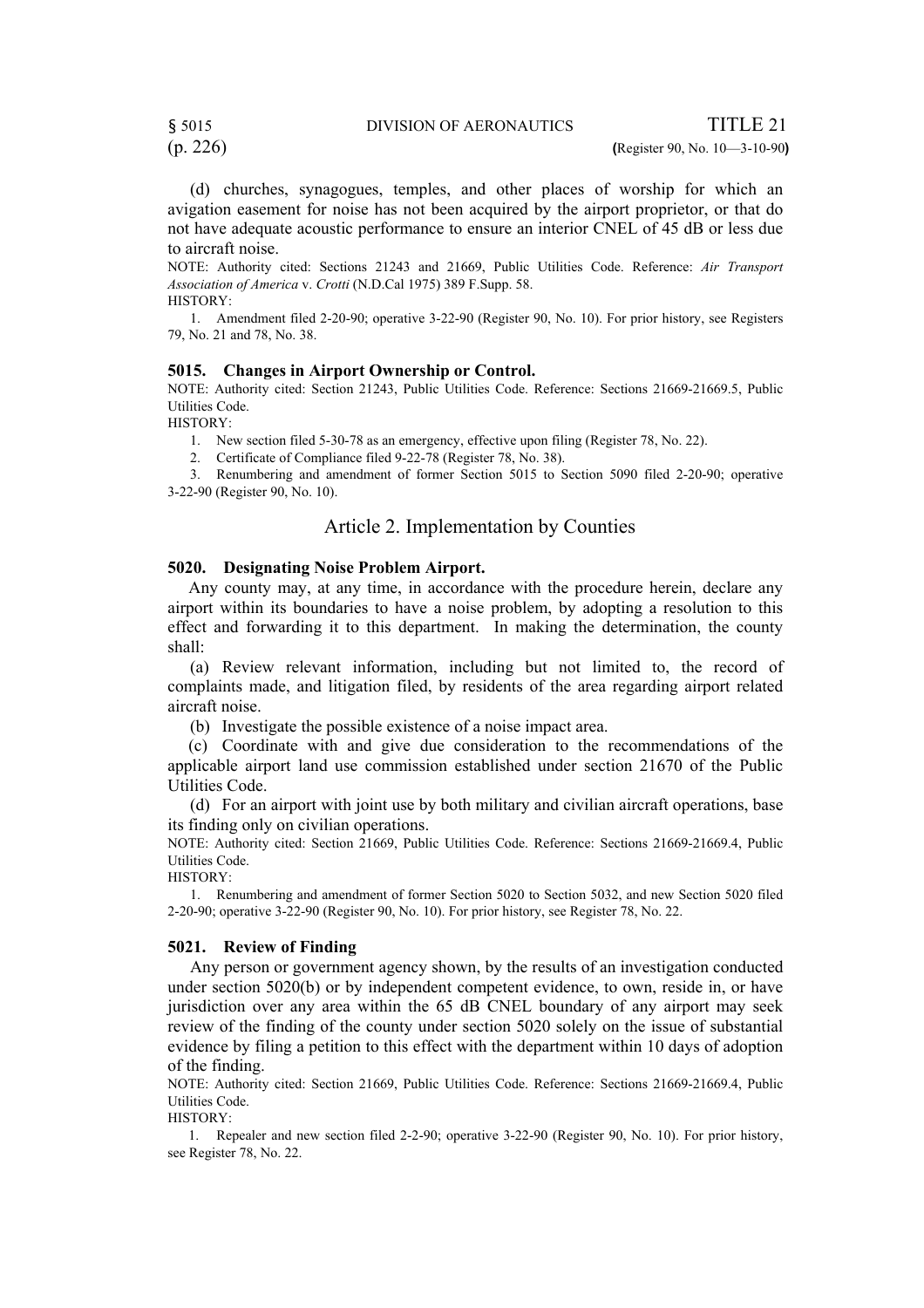**(**Register 90, No. 10—3-10-90**)** (p. 226.1)

### **5022. County Enforcement.**

The county wherein a noise problem airport is situated shall enforce this subchapter. NOTE: Authority cited: Section 21669, Public Utilities Code. Reference: Sections 21669-21669.4, Public Utilities Code.

HISTORY:

1. Renumbering and amendment of former Section 5022 to Section 5034, and new Section 5022 filed 2-20-90; operative 3-22-90 (Register 90, No. 10). For prior history, see Register 78, No. 22.

#### **5023. Noise Monitoring.**

The county shall require the airport proprietor for each airport within its jurisdiction determined to have a noise problem, for which the estimated location of the noise impact boundary extends into incompatible land uses, to establish a program of noise monitoring to validate the location of the noise impact boundary in accordance with a monitoring plan approved by the department.

NOTE: Authority cited: Section 21669, Public Utilities Code. Reference: Sections 21669-21669.4, Public Utilities Code.

HISTORY:

1. Repealer and new section filed 2-20-90; operative 3-22-90 (Register 90, No. 10). For prior history, see Register 78, No. 22.

#### **5024. Audit.**

For each noise problem airport, the county shall review and audit noise monitoring data supplied by the airport proprietor for the purpose of ensuring that the data were produced in accordance with the monitoring system plan approved by the department and that the information presented by the airport proprietor is certified as being true and correct by the person in charge of operating the noise monitoring system. Duplicative monitoring by the county is not required.

NOTE: Authority cited: Section 21669, Public Utilities Code. Reference: Sections 21669-21669.4, Public Utilities Code.

HISTORY:

1. Renumbering of former Section 5024 to Section 5047, and new Section 5024 filed 2-20-90; operative 3-22-90 (Register 90, No 10). For prior history, see Register 78, No. 22.

### **5025. County Report.**

The county shall submit quarterly to the department for each noise problem airport within 75 days after the end of each calendar quarter, a report containing at least the following information:

(a) A map illustrating the location of the noise impact boundary, as validated by measurement, and the location of measurement points, in the four preceding calendar quarters;

(b) The annual noise impact area as obtained from the preceding four calendar quarterly reports, an estimate of the number of dwelling units, and the number of people residing therein;

(c) The daily CNEL measurement, together with identification of the date on which each measurement was made, number of total aircraft operations during the calendar quarter, estimated number of operations of the highest noise level aircraft type (as defined in the 14th Code of Federal Regulations, Part 1, for the certification of airmen) in the calendar quarter, and any other data pertinent to the activity. The Hourly Noise Level (HNL) data shall be retained for at least 3 years, and made available to the department upon request.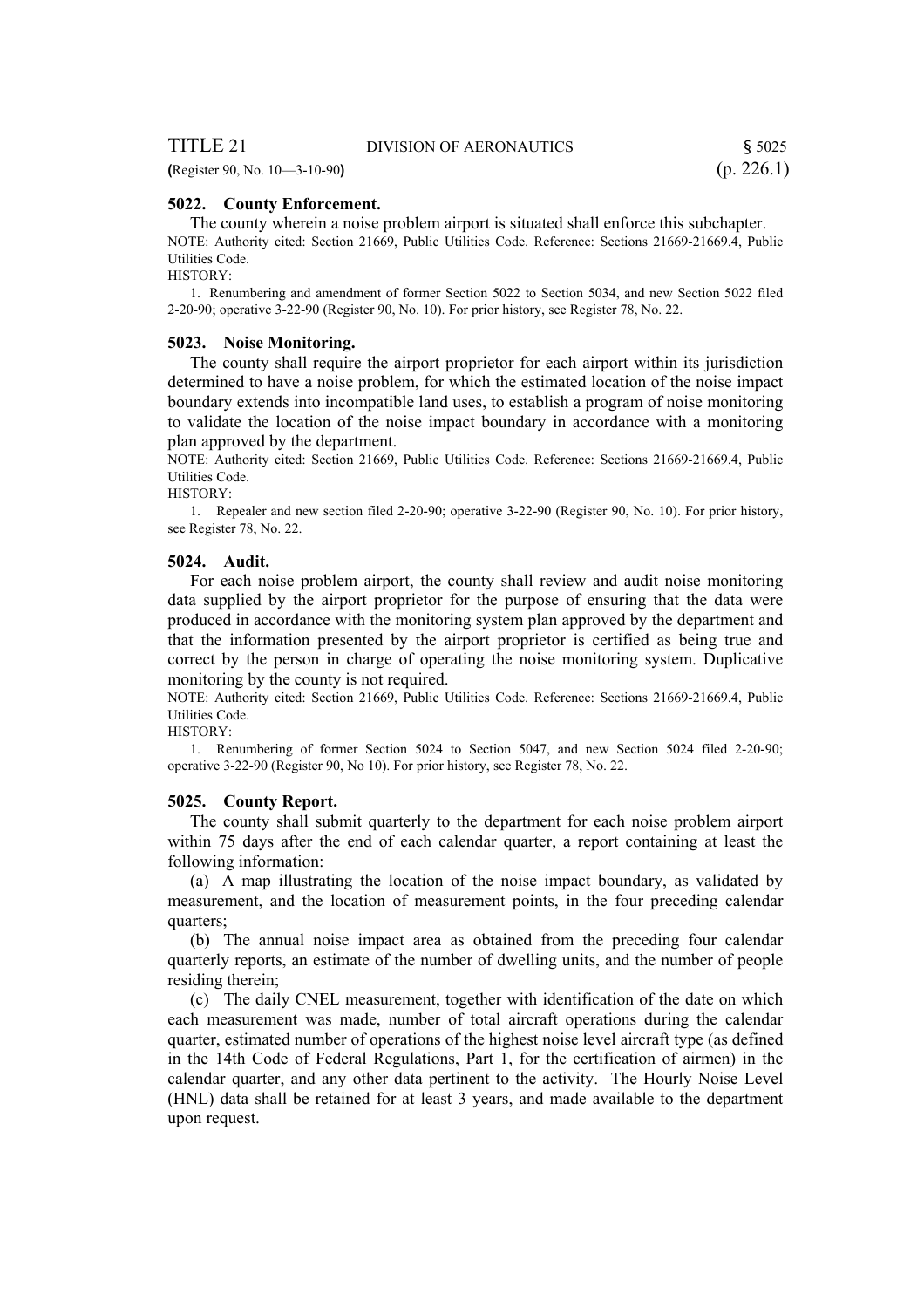# § 5030 DIVISION OF AERONAUTICS TITLE 21

(d) The quarterly report shall include use of a standard information format provided by the department (form DOA 617, dated 10/89). The standard form provides a listing for certain summary information including size of noise impact area and the aircraft operational data specified in paragraph (c) above.

NOTE: Authority cited: Sections 21243 and 21669, Public Utilities Code. Reference: Sections 21669- 21669.4, Public Utilities Code.

HISTORY:

1. Renumbering and amendment of former Section 5025 to Section 5049, and new Section 5025 filed 2-20-90; operative 2-20-90 (Register 90, No. 10). For prior history, see Register 78, No. 22.

# Article 3. Implementation by Airport Proprietors

# **5030. Cooperation with County.**

(a) Each airport proprietors shall cooperate with the county in the county's investigations to determine the existence of a noise problem and shall furnish data it may have concerning the location of the 65 and 70 dB CNEL contours upon request by the county.

NOTE: Authority cited: Section 21669, Public Utilities Code. Reference: Sections 21669-21669.4, Public Utilities Code.

HISTORY:

 1. Renumbering and amendment of former Section 5060(a) to Section 5030 filed 2-20-90; operative 3-22-90 (Register 90, No. 10). For history of former Section 5030, see Register 79, No. 21.

#### **5031. Establishment of the Noise Impact Boundary**

Each noise problem airport shall measure, establish and validate noise impact boundaries by noise monitoring as required by this subchapter and shall furnish such information to the county.

NOTE: Authority cited: Section 21669, Public Utilities Code. Reference: Sections 21669-21669.4, Public Utilities Code.

HISTORY:

1. Renumbering and amendment of former Section 5060(b) to Section 5031 filed 2-20-90; operative 3-22-90 (Register 90, No. 10). For history of former Section 5031, see Register 79, No. 21.

### **5032. Validation of the Noise Impact Boundary.**

 The noise impact boundary shall be validated by measurements made at locations approved for this purpose by the department. The noise problem airport proprietor shall ascertain the noise impact boundary within a tolerance of plus or minus 1.5 decibels annual CNEL by measurements made in accordance with, and at locations designated in, a noise monitoring plan approved by the department. The noise impact boundary may be ascertained directly from information gathered from monitors or from the combined use of an approved computer model and the data reported by the noise monitoring system. Monitoring shall be accomplished at locations in the approved monitoring system layout plan. The locations shall be selected to facilitate locating the maximum extent (closure points) of the noise impact boundary when the contour extremities encompass incompatible land uses.

NOTE: Authority cited: Section 21669, Public Utilities Code. Reference: Sections 21669-21669.4, Public Utilities Code.

HISTORY:

1. Renumbering and amendment of former Section 5020 to Section 5032 filed 2-20-90; operative 3-22-90 (Register 90, No. 10). For history of former Section 5032, see Register 79, No. 21.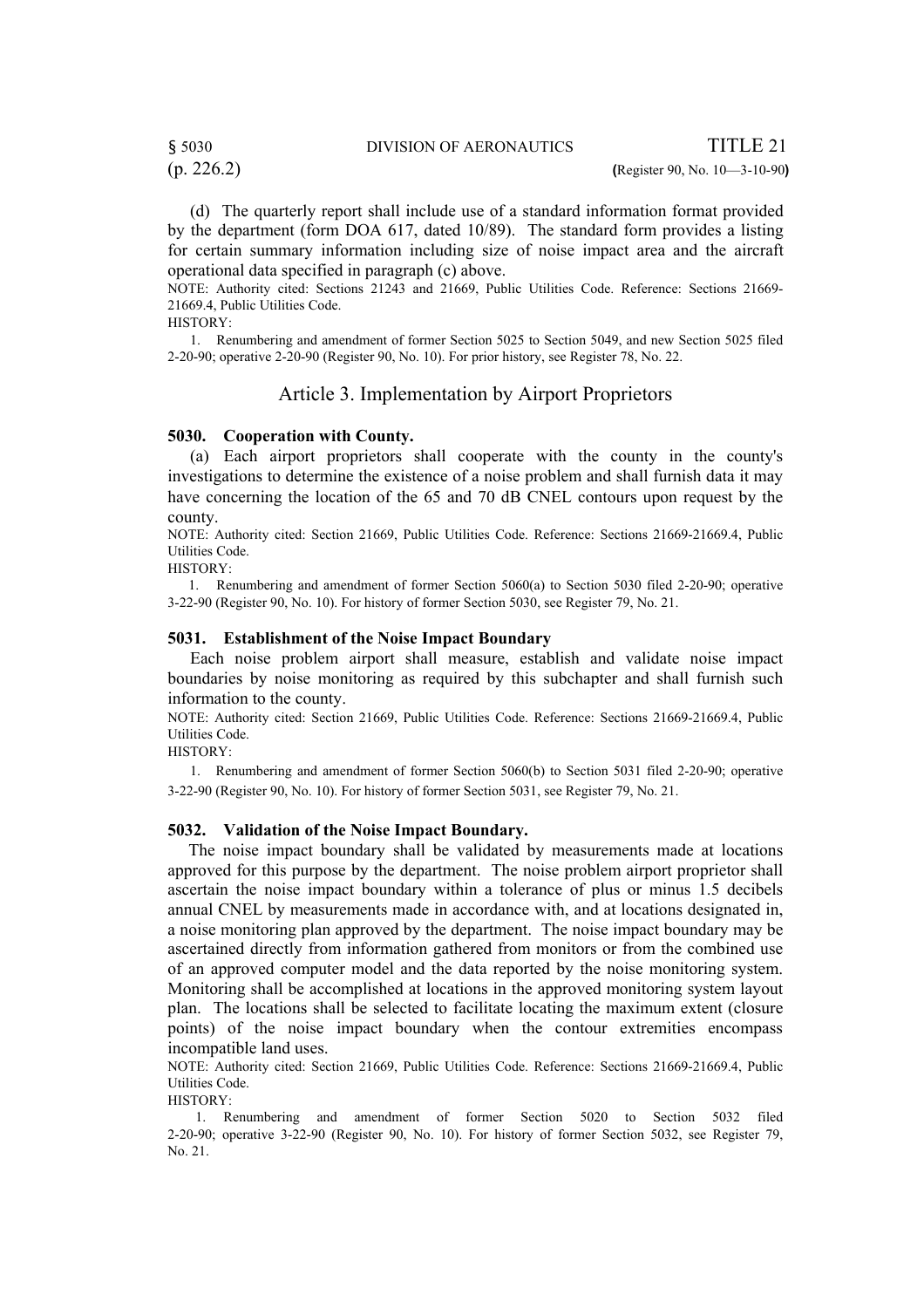| TITLE 21                         | DIVISION OF AERONAUTICS | 5035     |
|----------------------------------|-------------------------|----------|
| (Register 90, No. $10-3-10-90$ ) |                         | (p. 227) |

### **5033. Submittal of Monitoring Plan.**

Each proprietor of a noise problem airport shall submit a description of the proposed monitoring plan to the department for approval containing at least the following information:

(a) the general monitoring system plan, including at least locations and the type of instrumentation to be employed;

(b) Justification for any proposed deviations from the measurement system locations specified in these regulations;

(c) Statistical sampling plan proposed for intermittent monitoring at community locations;

(d) Additional information as pertinent or as requested by the department.

NOTE: Authority cited: Sections 21243 and 21669, Public Utilities Code. Reference: *Air Transport Association of America v. Crotti* (N.D.Cal. 1975) 389 F.Supp. 58. HISTORY:

1. Renumbering and amendment of former Section 5063 to Section 5033 filed 2-20-90; operative 3-22-90 (Register 90, No. 10). For prior history, see Register 79, No. 21.

#### **5034. Frequency of Measurement.**

(a) For airports with 1,000 or more homes within the noise impact boundary based on CNEL of 70 dB, continuous monitoring is required at those monitoring positions which fall within residential areas. Measurement for at least 48 weeks in a year shall be considered as continuous monitoring.

(b) For all other noise problem airports, an intermittent monitoring schedule is allowed. The intermittent monitoring schedule shall be designed so as to obtain the resulting annual CNEL as computed from measurements at each location which will correspond to the value that would be measured by a monitor operated continuously throughout the year at that location, within an accuracy of plus or minus 1.5 dB.

Thus, it is required that the intermittent monitoring schedule be designed to obtain a realistic statistical sample of the noise at each location. As a minimum, this requires that measurements be taken continuously for 24-hour periods during four 7-day samples throughout the year, chosen so that for each sample, each day of the week is represented, the four seasons of the year are represented, and the results account for the effect of annual proportion of runway utilization. At most airports, these intermittent measurements can be accomplished by a single portable monitoring instrument.

NOTE: Authority cited: Section 21669, Public Utilities Code. Reference: Sections 21669-21669.4, Public Utilities Code.

HISTORY:

1. Renumbering and amendment of former Section 5022 to Section 5034 filed 2-20-90; operative 3-22-90 (Register 90, No. 10). For prior history, see Register 79, No. 21.

#### **5035. Schedule of Implementation.**

Within 90 days following the declaration by a county that an airport has a noise problem, and current estimates indicate that a noise impact area exists, the airport proprietor shall forward a schedule of major actions and events involved in the initiation of noise monitoring to the county and to the department. The schedule shall include an estimate of the number of dwelling units inside the 70 dB CNEL contour based upon current airport operations, and the forecast dates for budget amendments, contract award,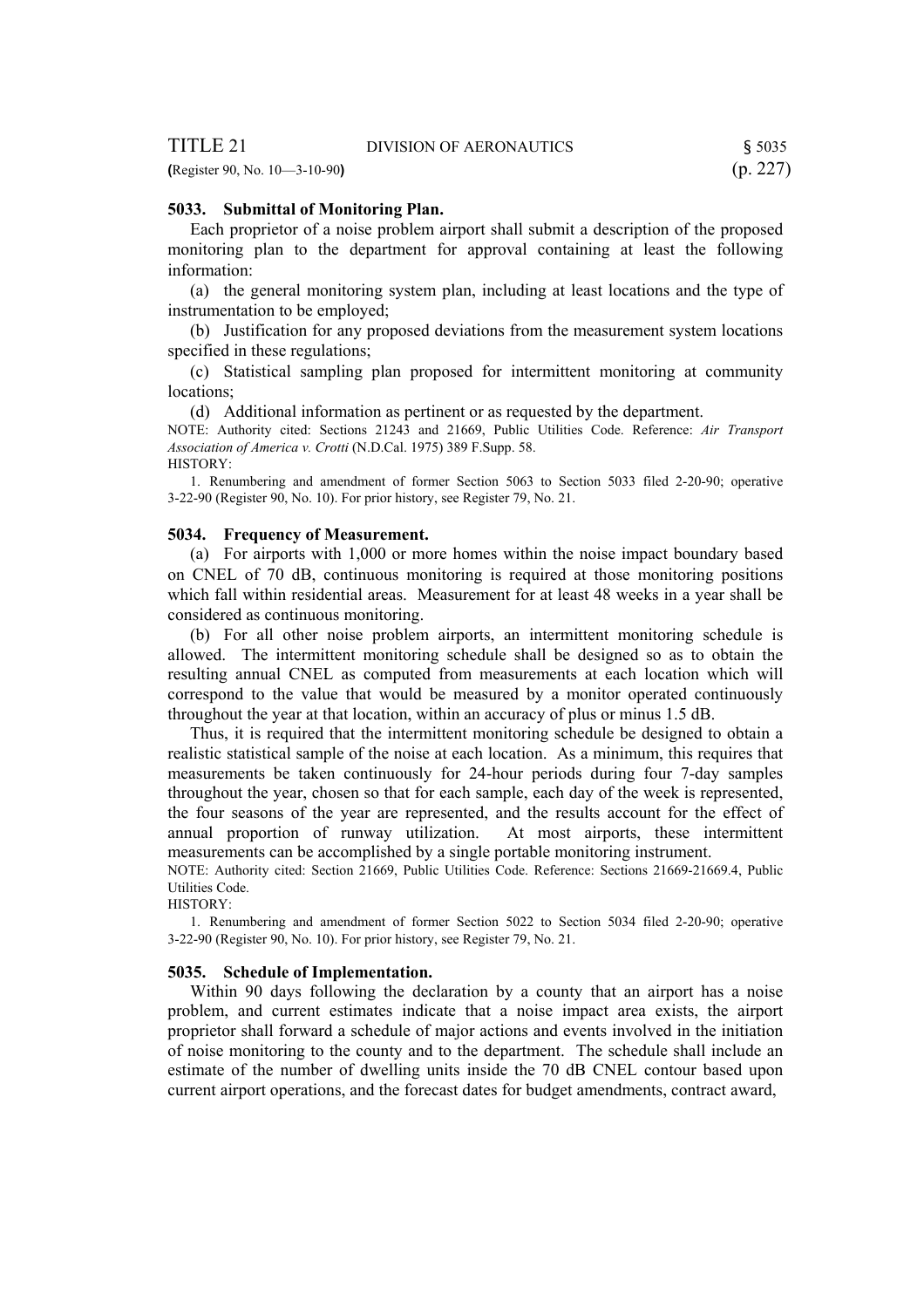(p. 228) **(**Register 90, No. 10—3-10-90**)**

system design, system construction, system installation, and the system becoming operational in cases where continuous monitoring is required.

NOTE: Authority cited: Section 21669, Public Utilities Code. Reference: Sections 21669-21669.4, Public Utilities Code.

HISTORY:

 1. New section filed 2-20-90; operative 3-22-90 (Register 90, No. 9). For history of former Section 5035, see Register 79, No. 21.

### **5037. Suggested Methodology for Controlling and Reducing Noise Problems.**

 The methods whereby the impact of airport noise may be controlled and reduced include, but are not limited to, the following:

(a) Encouraging use of the airport by aircraft classes with lower noise level characteristics and discouraging use by higher noise level aircraft classes;

(b) Encouraging approach and departure flight paths and procedures to minimize the noise in residential areas;

(c) Planning runway utilization schedules to take into account adjacent residential areas, noise characteristics of aircraft and noise sensitive time periods;

(d) Reduction of the flight frequency, particularly in the most noise sensitive time periods and by the noisier aircraft;

(e) Employing shielding for advantage, using natural terrain, buildings, and other obstructions to noise; and

(f) Development of compatible land uses within the noise impact boundary through rezoning, acquisition of avigation easements for noise (voluntarily in exchange for acoustical insulation, an agreed fee, or by eminent domain), application of acoustical insulation, or acquisition of property as examples.

Preference shall be given to actions which reduce the impact of airport noise on existing communities. Land use conversion involving existing residential communities shall normally be considered the least desirable action for achieving compliance with these regulations.

NOTE: Authority cited: Section 21669, Public Utilities Code. Reference: Sections 21669-21669.4, Public Utilities Code.

HISTORY:

 1. Renumbering and amendment of former Section 5011 to Section 5037 filed 2-20-90; operative 3-22- 90 (Register 90, No. 10). For prior history, see Register 79, No. 21).

#### **5039. Grounds for Approval.**

Failure of the airport proprietor to comply with the provisions of this subchapter constitutes a ground for revocation of its airport permit.

NOTE: Authority cited: Section 21668, Public Utilities Code. Reference: Section 21668, Public Utilities Code.

HISTORY:

 1. Renumbering and amendment of former Section 5064 to Section 5039 filed 2-20-90; operative 3-22-90 (Register 90, No. 10). For prior history, see Register 79, No. 21.

# Article 4. Implementation by the Department

#### **5040. Departmental Review.**

Upon receipt of a petition for review under section 5021, the department shall conduct an investigation on, and make a determination as to, whether the county's finding is based on substantial evidence. If the department determines the county's finding to be not based on substantial evidence, it may either remand the matter to the county for reconsideration or decide the issue on the merits, either classifying the airport as having a noise problem or not. Notice of the determination and of classification as to whether a noise problem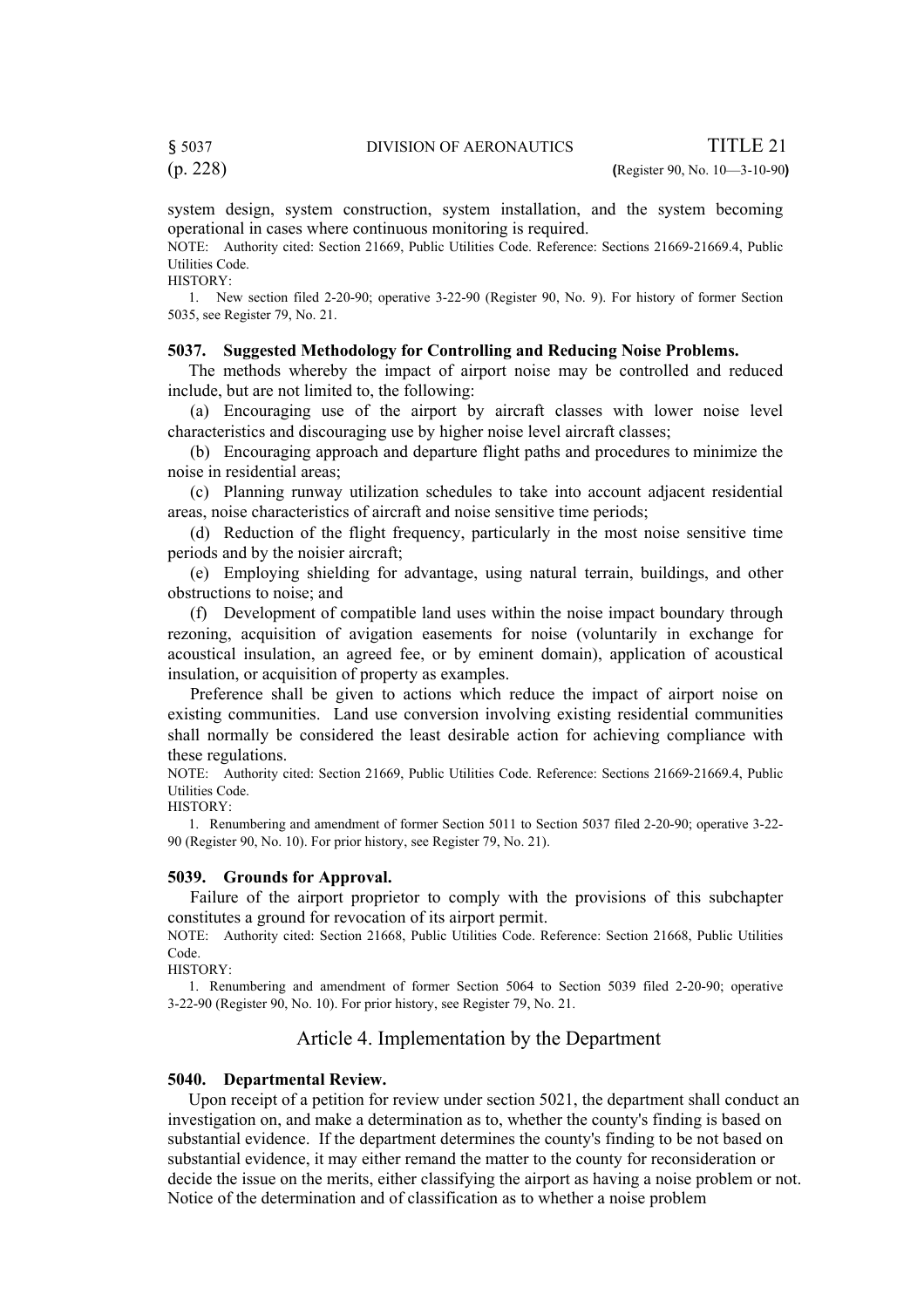# TITLE 21 DIVISION OF AERONAUTICS \$5044 **(**Register 90, No. 10—3-10-90**)** (p. 229)

exists, together with the record of the investigation, shall be served by mail on the county, the airport proprietor, and the petitioner. The determination shall, unless a request for hearing is filed, become final on the day after the time for demanding a hearing has lapsed. NOTE: Authority cited: Section 21669, Public Utilities Code. Reference: Sections 21669-21669.4, Public Utilities Code.

HISTORY:

1. Renumbering and amendment of former Section 5040 to Section 5048, and new Section 5040 filed 2-20-90; operative 3-22-90 (Register 90, No. 10.) For prior history, see Register 79, No. 21.

#### **5041. Hearing on Determination.**

Upon services of a determination, the county, airport proprietor, or petitioner under section 5021, may demand a hearing by notice to the department, county, airport proprietor, petitioner, and any additional parties of interest in writing within 10 days. The department shall then arrange for the hearing in accordance with the Administrative Procedure Act (Government Code, Section 11,500 et seq.) and will give appropriate consideration to the findings and recommendations of the administrative law judge before issuing its final determination.

NOTE: Authority cited: Section 21669, Public Utilities Code. Reference: Sections 21669-21669.4 and 21669.6, Public Utilities Code.

HISTORY:

1. New section filed 2-20-90; operative 3-22-90 (Register 90, No. 10).

#### **5042. Effective Date of Determination.**

Upon a final determination that the county's finding is not based on substantial evidence, the department shall issue a decision regarding whether the airport shall be deemed a noise problem airport.

NOTE: Authority cited: Section 21669, Public Utilities Code. Reference: Sections 21669-21669.4, Public Utilities Code.

HISTORY:

1. New section filed 2-20-90; operative 3-22-90 (Register 90, No. 10).

#### **5043. Approval of Noise Monitoring Plans.**

The department will consider monitoring system plans filed by airport proprietors for approval in accordance with the requirements of these regulations.

NOTE: Authority cited: Section 21669, Public Utilities Code. Reference: Sections 21669-21669.4, Public Utilities Code.

HISTORY:

1. New section filed 2-20-90; operative 3-22-90 (Register 90, No. 10).

#### **5044. Review of Quarterly Reports.**

The department will review the data submitted quarterly by the counties for the purpose of assessing progress toward reducing the noise impact area. The department's review will include, but not be limited to, observation of any changes in noise monitor positions, and numerical values of CNEL.

NOTE: Authority cited: Section 21669, Public Utilities Code. Reference: Sections 21669-21669.4, Public Utilities Code.

HISTORY:

1. Renumbering and amendment of former Section 5065 to Section 5044, and new Section 5044 filed 2-20-90; operative 3-22-90 (Register 90, No. 10). For prior history, see Register 79, No. 21.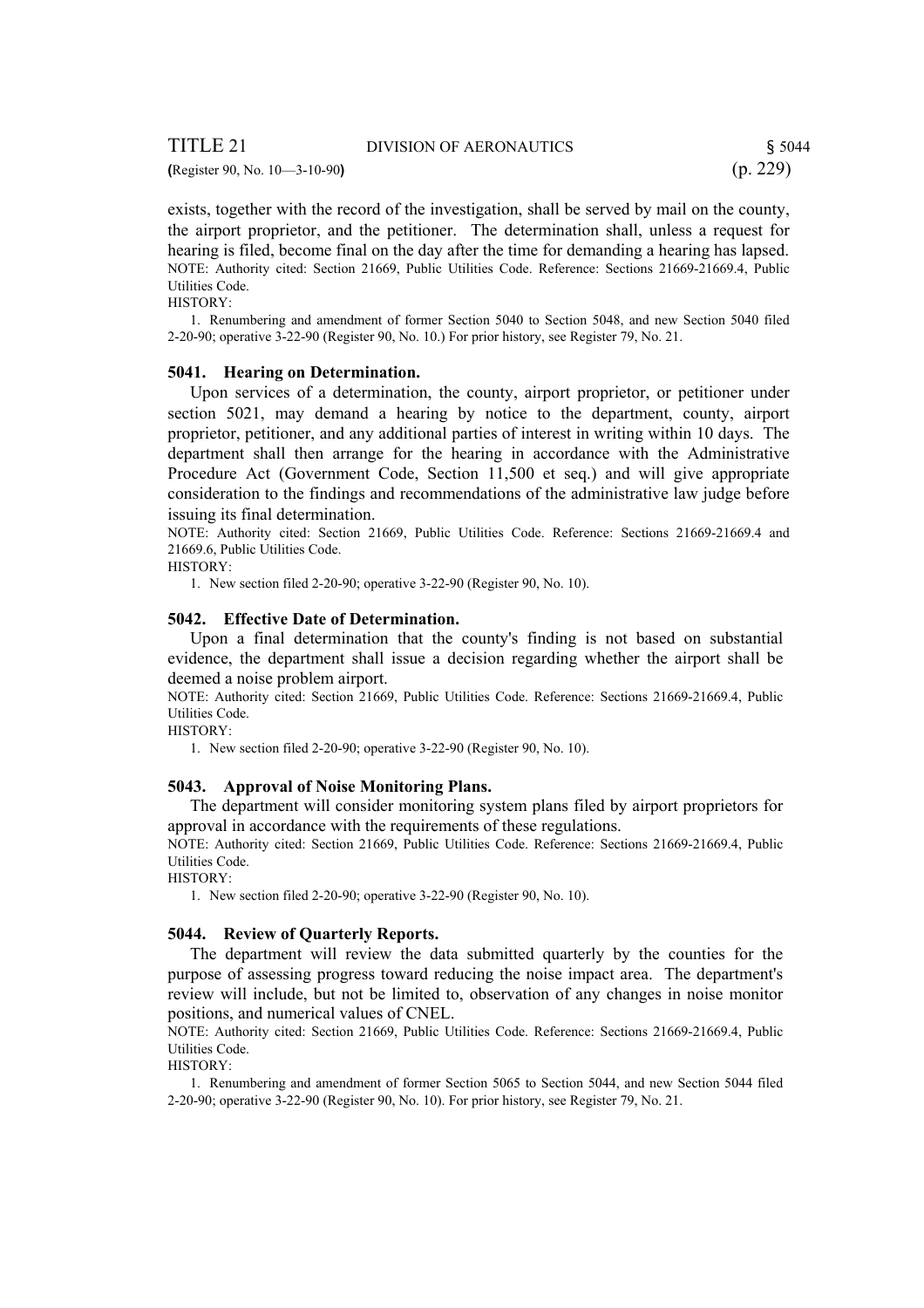# § 5045 DIVISION OF AERONAUTICS TITLE 21

### **5045. Retention of Monitoring Data.**

The department will maintain the quarterly reports of noise monitoring forwarded by the counties pursuant to these regulations for three years in accordance with the provisions of the California Public Records Act (Government Code, Chapter 3.5, Division 7, Title 1, Section 6250 et seq.).

NOTE: Authority cited: Section 21669, Public Utilities Code. Reference: Sections 21669-21669.4, Public Utilities Code.

HISTORY:

1. Renumbering and amendment of former Section 5045 to Section 5070, and new Section 5045 filed 2-20-90; operative 3-22-90 (Register 90, No. 10). For prior history, see Register 79, No. 21.

#### **5046. Detailed Specifications.**

HISTORY:

1. Renumbering and amendment of former Section 5046 to Section 5071 filed 2-20-90; operative 3-22-90 (Register 90, No. 10). For prior history, see Register 79, No. 21.

#### **5047. Deviations from Specified Measurement Locations.**

Recognizing the unique geographic and land use features surrounding specific airports, the department will consider measurement plans tailored to fit any airport for which the specified CNEL monitoring locations are impractical. For example, monitors should not be located on bodies of water or at points where other noise sources might interfere with aircraft CNEL measurements, nor are measurements required in regions where land use will clearly remain compatible.

NOTE: Authority cited: Section 21669, Public Utilities Code. Reference: Sections 21669-21669.4, Public Utilities Code.

HISTORY:

1. Renumbering and amendment of former Section 5047 to Section 5072, and renumbering of former Section 5024 to Section 5047 filed 2-20-90; operative 3-22-90 (Register 90, No. 10). For prior history, see Register 79, No. 21.

#### **5048. Additional Monitoring Locations.**

 Nothing in this subchapter precludes any airport proprietor from establishing monitors in addition to those required herein.

NOTE: Authority cited: Section 21669, Public Utilities Code. Reference: Sections 21669-21669.4, Public Utilities Code.

HISTORY:

1. Renumbering and amendment of former Section 5048 to Section 5073, and renumbering and amendment of former Section 5040 to Section 5048 filed 2-20-90; operative 3-22-90 (Register 90, No. 10). For prior history, see Register 79, No. 21.

#### **5049. Alternative Measurement Systems.**

The use of noise measurement systems that are more extensive or technically improved over those specified herein is encouraged, particularly at airports where a major noise problem requires more comprehensive noise monitoring, for example, to monitor noise abatement flight procedures. Airports contemplating the acquisition of such monitoring systems may apply to the department for exemptions from specific monitoring requirements set forth in this subchapter.

NOTE: Authority cited: Section 21669, Public Utilities Code. Reference: Sections 21669-21669.4, Public Utilities Code.

HISTORY:

1. Renumbering and amendment of former Section 5025 to Section 5049 filed 2-20-90; operative 3-22-90 (Register 90, No. 10). For prior history, see Register 79, No. 21.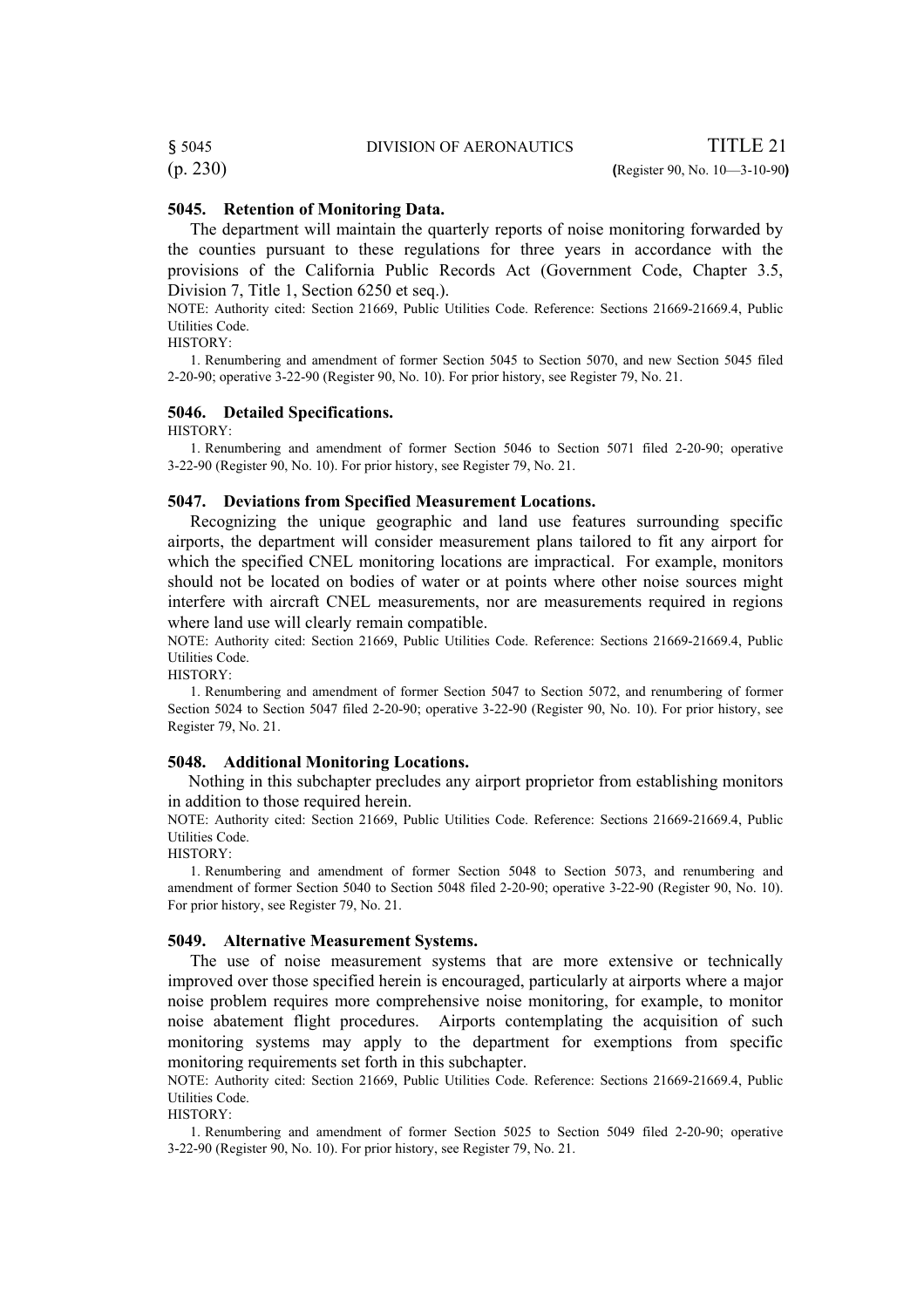# Article 5. Variances

#### **5050. Variances.**

 In granting variances, the department shall be guided by the underlying policy that the proprietor of each existing airport having a noise impact area be required to develop and implement programs to reduce the noise impact area of the airport to an acceptable degree in an orderly manner over a reasonable period of time.

NOTE: Authority cited: Section 21669, Public Utilities Code. Reference: Sections 21669-21669.4, Public Utilities Code.

HISTORY:

 1. Repealer of former Section 5050, and renumbering and amendment of former Section 5075(a) to Section 5050 filed 2-20-90; operative 3-22-90 (Register 90, No. 10). For prior history, see Registers 85, No. 51 and 79, No. 21.

#### **5051. Variance Request.**

 A proprietor of a noise problem airport may request variances from the requirement of Section 5012 for periods of not exceeding three years as set forth hereinafter.

NOTE: Authority cited: Section 21669, Public Utilities Code. Reference: Sections 21669-21669.4, Public Utilities Code.

HISTORY:

 1. Renumbering and amendment of former Section 5075(b) to Section 5051 filed 2-20-90; operative 3-22-90 (Register 90, No. 10). For prior history, see Register 85, No. 51.

#### **5052. Procedure.**

(a) The airport proprietor shall apply to the department for a variance.

 (b) An application for a variance shall be made upon a form which the department shall make available (DOA Form 618, dated 11-21-89).

 (c) Such application shall set forth the reasons why the airport proprietor believes a variance is necessary. The application shall state the date by which the airport proprietor expects to achieve compliance with the requirement that there not be a noise impact area based upon the airport noise standard identified in Section 5012. The application shall set forth an incremental schedule of noise impact area reductions for the intervening time. NOTE: Authority cited: Section 21669, Public Utilities Code. Reference: Sections 21669-21669.4, Public Utilities Code.

HISTORY:

 1. Renumbering and amendment of former Section 5075(b) (1)-(b) (3) to Section 5052 filed 2-20-90; operative 3-22-90 (Register 90, No. 10). For prior history, see Register 85, No. 51.

#### **5053. Conditions of Variance.**

 The department may grant a variance if to do so would be in the public interest. In weighing the public interest, the department's considerations include but are not limited to the following:

 (a) The economic and technological feasibility of complying with the noise standards set by these regulations;

(b) The noise impact should the variance be granted;

(c) The value to the public of the services for which the variance is sought;

and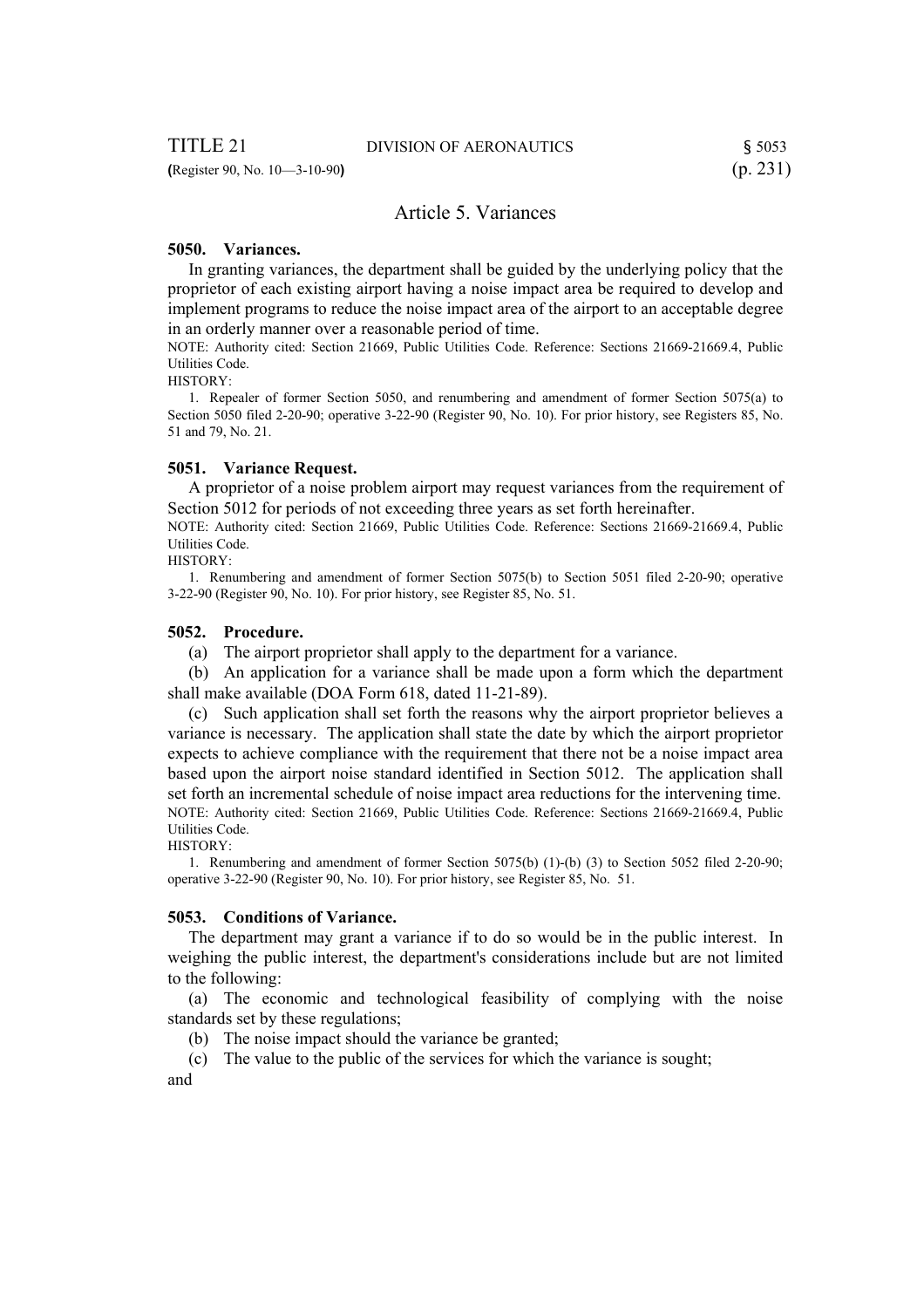(p. 232) **(**Register 90, No. 10—3-10-90**)**

 (d) Whether the airport proprietor is taking good faith measures to the best of its ability to achieve the airport noise standards.

NOTE: Authority cited: Section 21669, Public Utilities Code. Reference: Sections 21669-21669.4, Public Utilities Code.

HISTORY:

 1. Renumbering and amendment of former Section 5075 (b) (4)-(b) (5) to Section 5053 filed 2-20-90; operative 3-22-90 (Register 90, No. 10). For prior history, see Register 85, No. 51.

#### **5054. Reasonable Conditions.**

 The department in granting a variance may impose reasonable conditions to achieve the purposes of this subchapter of these regulations.

NOTE: Authority cited: Section 21669, Public Utilities Code. Reference: Sections 21669-21669.4, Public Utilities Code.

HISTORY:

 1. Renumbering and amendment of former Section 5075(b) (7) to Section 5054 filed 2-20-90; operative 3-22-90 (Register 90, No. 10). For prior history, see Register 85, No. 51.

#### **5055. Hearing.**

 On its own motion, or upon the request of any person or governmental agency residing, owning property within, or having jurisdiction over, the noise impact area, the department shall hold a public hearing under the provisions of the Administrative Procedure Act on the application for variance. Any person may obtain from the department information on pending requests for variances at any time.

NOTE: Authority cited: Section 21669, Public Utilities Code. Reference: Sections 21669-21669.4, Public Utilities Code.

History:

 1. Renumbering and amendment of former Section 5075(b) (6) to Section 5055 filed 2-20-90; operative 3-22-90 (Register 90, No. 10). For prior history, see Registers 85, No. 51 and 79, No. 21.

#### **5056. Burden of Proof.**

The burden of proof shall be upon the applicant for the variance.

NOTE: Authority cited: Section 21669, Public Utilities Code. Reference: Sections 21669-21669.4, Public Utilities Code.

HISTORY:

1. New section filed 2-20-90; operative 3-22-90 (Register 90, No. 10).

#### **5057. Additional Variances.**

 In the event a variance has been granted and it reasonably appears that the airport proprietor cannot within the term of the variance achieve compliance with the requirement that there be no noise impact area based upon the airport noise standard identified in Section 5012, an application for a further variance from such requirement must be made not less than thirty days before the termination date of the prior variance. In the event timely application is made under the provisions of this section, the prior variance shall continue in effect until the department acts on the application.

NOTE: Authority cited: Sections 21243 and 21669, Public Utilities Code. Reference: Section 21669, Public Utilities Code.

HISTORY:

 1. Renumbering and amendment of former Section 5075(b) (8) to Section 5057 filed 2-20-90; operative 3-22-90 (Register 90, No. 10). For prior history, see Register 85, No. 51.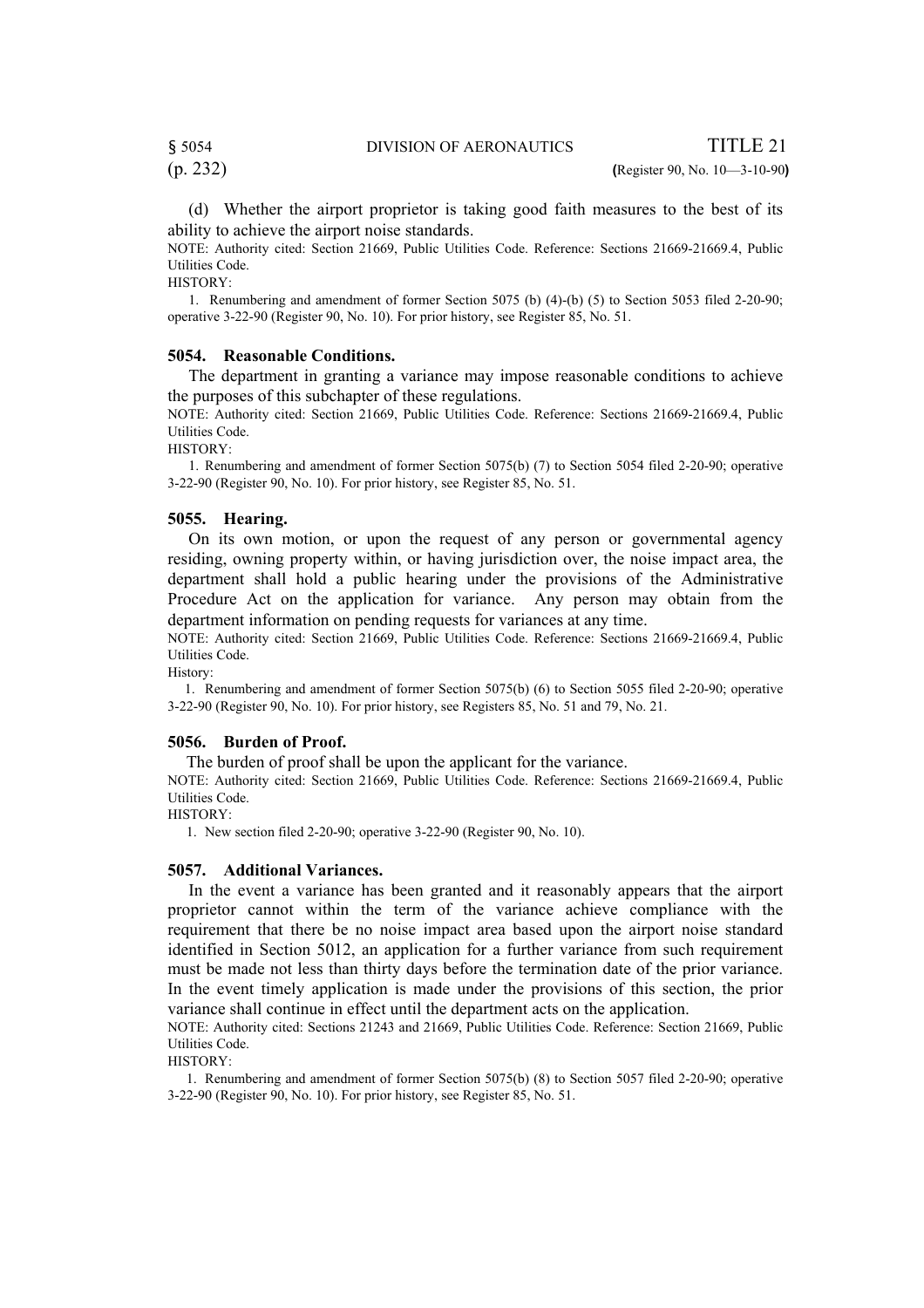**(**Register 90, No. 10—3-10-90**)** (p. 233)

# Article 6. (Reserved)

#### **5060. Monitoring Requirements.**

HISTORY:

 1. Renumbering and amendment of former Section 5060(a) to Section 5030 and renumbering and amendment of Section 5060(b) to Section 5031 filed 2-20-90; operative 3-22-90 (Register 90, No. 10). For prior history, see Register 79, No. 21.

#### **5061. Single Event Noise Limit Violations.**

NOTE: Authority cited: Sections 21243 and 21669, Public Utilities Code. Reference: *Air Transport Association of America v. Crotti* (N.D.Cal. 1975) 389 F.Supp. 58. HISTORY:

 1. Repealer filed 5-23-79; effective thirtieth day thereafter (Register 79, No. 21). For history of former section, see Register 77, No. 10.

#### **5062. Noise Impact Area Violations.**

HISTORY:

 1. Renumbering and amendment of former Section 5062 to Section 5012 filed 2-20-90; operative 3-22-90 (Register 90, No. 10). For prior history, see Register 79, No. 21.

#### **5063. Submittal of Monitoring Plan.**

NOTE: Authority cited: Sections 21243 and 21669, Public Utilities Code. Reference: *Air Transport Association of America v. Crotti* (N.D.Cal. 1975) 389 F.Supp. 58.

HISTORY:

1. Amendment filed 5-23-79; effective thirtieth day thereafter (Register 79, No. 21).

 2. Renumbering and amendment of former Section 5063 to Section 5033 filed 2-20-90; operative 3-22-90 (Register 90, No. 10). For prior history, see Register 79, No. 21.

#### **5064. Grounds for Approval.**

HISTORY:

 1. Renumbering and amendment of former Section 5064 to Section 5039 filed 2-20-90; operative 3-22-90 (Register 90, No. 10). For prior history, see Register 79, No. 21.

#### **5065. Implementation by the Department.**

HISTORY:

 1. Renumbering and amendment of former Section 5065 to Section 5044 filed 2-20-90; operative 3-22-90 (Register 90, No. 10). For prior history, see Register 79, No. 21.

# Article 7. Noise Monitoring System Requirements

#### **5070. General Specifications.**

 (a) The noise monitoring system shall measure with an accuracy within plus or minus 1.5 dB on the CNEL scale and record the hourly noise level for each hour of the day, together with identification of the hour, and the CNEL for each day.

NOTE: Authority cited: Section 21669, Public Utilities Code. Reference: Sections 21669-21669.4, Public Utilities Code.

HISTORY:

 1. Repealer of former Section 5070, and renumbering and amendment of former Section 5045 to Section 5070 filed 2-20-90; operative 3-22-90 (Register 90, No. 10). For prior history, see Register 79, No. 21.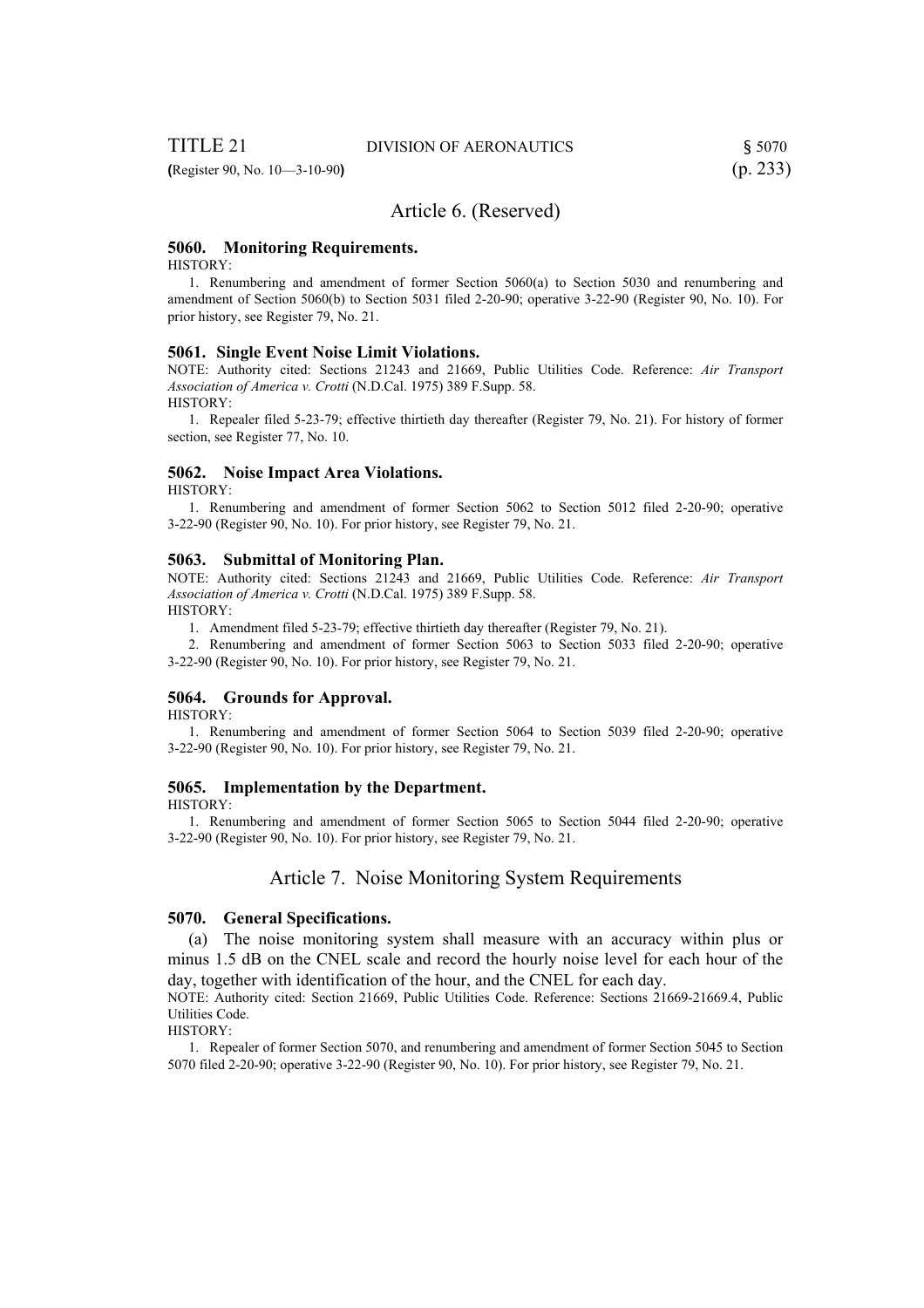§ 5071 DIVISION OF AERONAUTICS TITLE 21

#### **5071. Detailed Specifications.**

 Noise monitoring systems shall comply with the specifications given in Sections 5080 through 5080.5 of these regulations.

NOTE: Authority cited: Section 21669, Public Utilities Code. Reference: Sections 21669-21669.4, Public Utilities Code.

HISTORY:

 1. Renumbering and amendment of former Section 5046 to Section 5071 filed 2-20-90; operative 3-22-90 (Register 90, No. 10). For prior history, see Register 79, No. 21.

#### **5072. Field Measurement Requirements.**

 Specific locations of the monitoring system shall be chosen whenever possible, such that the CNEL from sources other than aircraft in flight is equal to or less than 55dB. This objective may be satisfied by selecting locations in a residential area not immediately adjacent to a noisy industry, freeway, railroad track, et cetera. The measurement microphone shall be placed 20 feet above the ground level, or at least 10 feet above neighboring roof tops, whichever is higher and has a clear line of sight to the path of aircraft in flight.

 No obstructions which significantly influence the sound field from the aircraft shall exist within a conical space above the measurement position, the cone being defined by a vertical axis and by a half angle of 75 degrees from that axis.

NOTE: Authority cited: Sections 21243 and 21669, Public Utilities Code. Reference: *Air Transport Association of America v. Crotti* (N.D.Cal. 1975) 389 F.Supp. 58. HISTORY:

 1. Renumbering and amendment of former Section 5047 to Section 5072 filed 2-20-90; operative 3-22-90 (Register 90, No. 10). For prior history, see Register 79, No. 21.

### **5073. Number of Measurement Systems.**

 The frequency of measurement specified in Section 5034 has been designed to limit the number of monitoring systems required. The minimum number of systems required per airport is one for intermittent measurements of the noise impact boundary.

 For continuous monitoring systems the number of monitoring locations will increase where necessary to provide ample information to ensure the accuracy tolerance of plus or minus 1.5 dB CNEL for location of the noise impact boundary in areas where land use is incompatible. The minimum number of continuous monitoring system stations will be determined by the monitoring system layout plan for each individual airport.

NOTE: Authority cited: Sections 21243 and 21669, Public Utilities Code. Reference: *Air Transport Association of America v. Crotti* (N.D.Cal. 1975) 389 F.Supp. 58. HISTORY:

 1. Renumbering and amendment of former Section 5048 to Section 5073 filed 2-20-90; operative 3-22-90 (Register 90, No. 10). For prior history, see Register 79, No. 21.

#### **5075. Variances.**

NOTE: Authority cited: Sections 21243 and 21669, Public Utilities Code. Reference: Section 21669, Public Utilities Code.

HISTORY:

1. New subsection (b) (8) filed 5-23-79; effective thirtieth day thereafter (Register 79, No. 21).

2. Amendment of subsection (b) filed 12-l6-85; effective thirtieth day thereafter (Register 85, No. 51).

 3. Renumbering and amendment of former Section 5075 (a) to Section 5050 and renumbering and amendment of former Section 5075 (b) to Sections 5051-5055 and 5057 filed 2-20-90; operative 3-22-90 (Register 90, No. 10). For prior history, see Registers 85, No. 51 and 79, No. 21.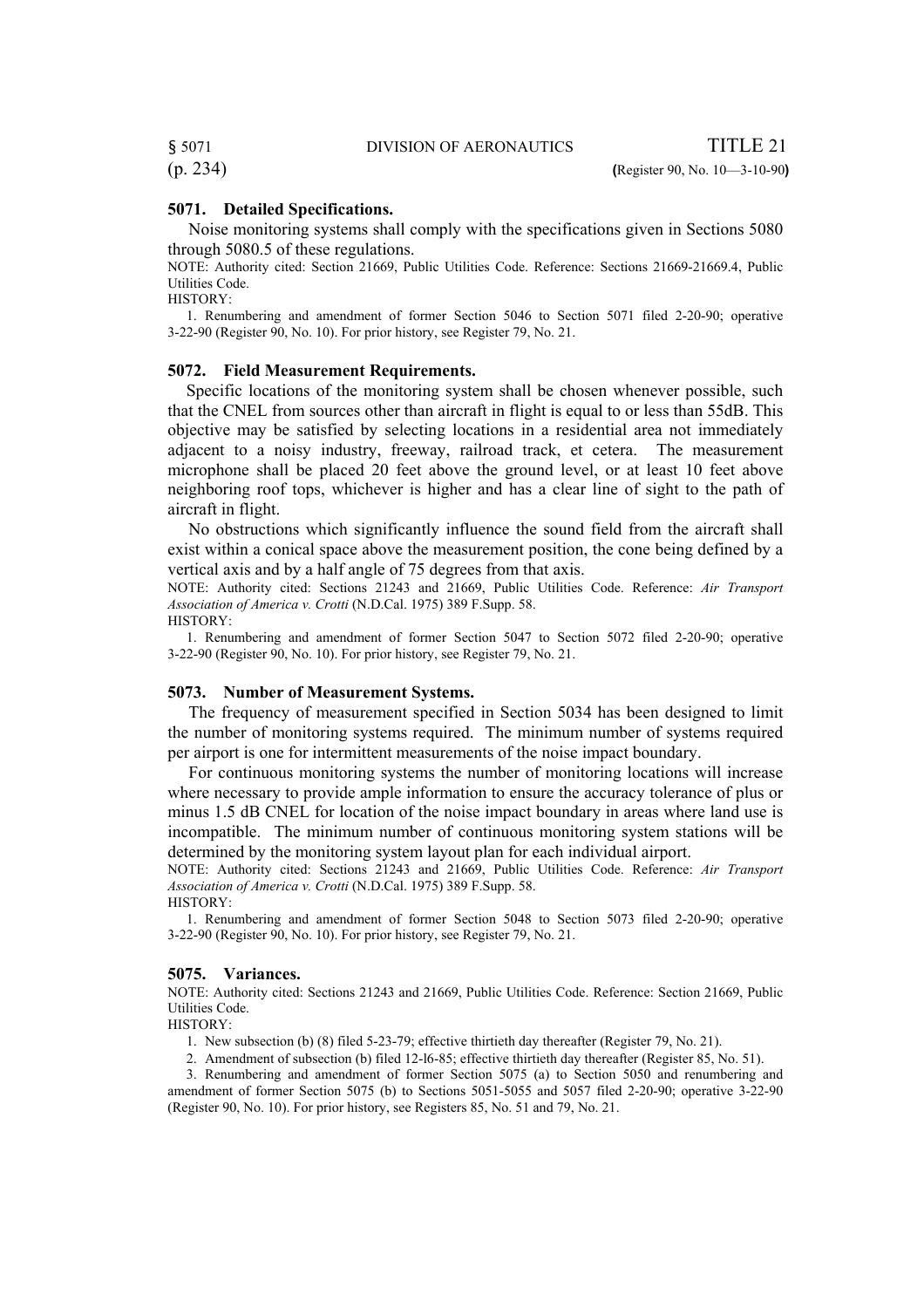# Article 8. Specification: Noise Monitoring System

#### **5080. Purpose and Scope.**

 (a) Purpose. This specification establishes the minimum requirements for instrumentation to be utilized by airport proprietors required to monitor aircraft noise in accordance with this subchapter.

 (b) Scope. The measurement systems defined herein shall be used to monitor noise levels at specifically designated locations in a community surrounding an airport.

 (c) Design Goals. The design goals for the noise monitoring system are accuracy, reliability, and ease of maintenance. The measurement techniques set forth herein are sufficiently uncomplicated so that current state-of-the-art instrumentation equipment may be used. The monitor system specifications are not intended to be unduly restrictive in specifying individual system components. The specifications allow the utilization of equipment ranging from analog systems to automated computer systems. The exact configuration will depend upon the specific monitoring requirement and the nature of existing user instrumentation.

 This is a total systems specification. It is the prerogative of the user to configure the system with components that will be most compatible with his existing equipment and personnel.

NOTE: Authority cited: Sections 21243 and 21669, Public Utilities Code. Reference: *Air Transport Association of America v. Crotti* (N.D.Cal. 1975) 389 F.Supp. 58.

HISTORY:

1. Amendment of subsection (b) filed 5-23-79; effective thirtieth day thereafter (Register 79, No. 21).

2. Amendment filed 2-20-90; operative 3-22-90 (Register 90, No. 10).

#### **5080.1. Additional Definitions Applicable to Article 8.**

 (a) Field Instrumentation. Field instrumentation are those elements or components of a noise monitoring system that are exposed to the outdoor environment in the vicinity of the measurement microphone. This equipment functions within specification during exposure to a year-around environment adjacent to any public use airport in the state of California.

 (b) Centralized Instrumentation. Centralized Instrumentation are those elements of a noise monitoring system that are contained in an environmentally-controlled room.

 (c) HNL Monitoring System. The HNL monitoring system is one which measures the hourly noise level and provides identification of the hour. This system is deployed as a community monitoring system. An HNL system consists of two subsystems: a noise level subsystem and an integrator/logger subsystem.

 (d) Noise Level Subsystem. Noise level subsystem is a subsystem composed of a microphone, an A-weighted filter, a squaring circuit and a lag network. This subsystem is used to derive a signal representing the mean square, A-weighted value of acoustic pressure.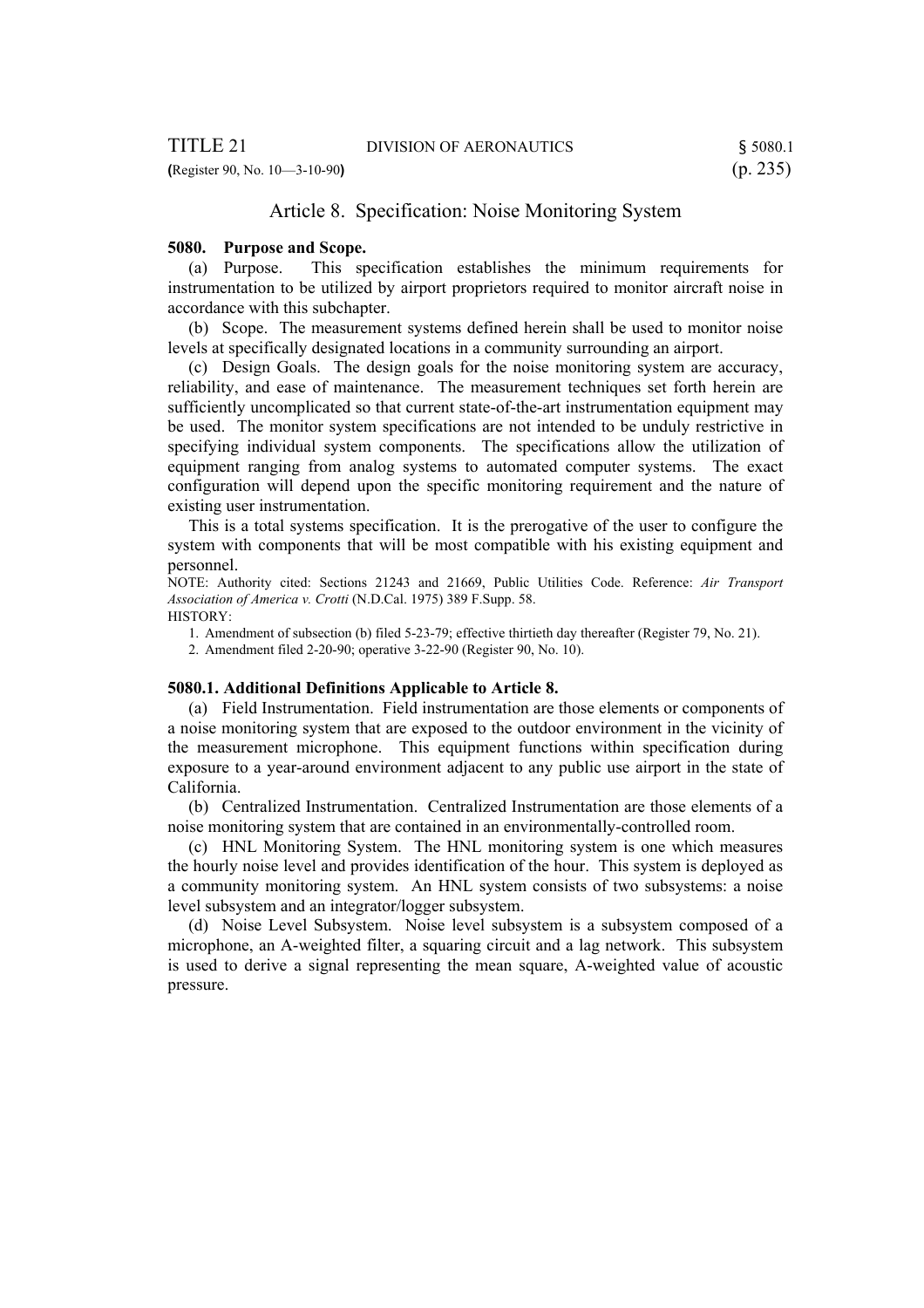(p. 236) **(**Register 90, No. 10—3-10-90**)**

(e) Integrator/Logger Subsystem. Integrator/logger subsystem is a subsystem composed of a threshold comparator, an integrator, a clock, an accumulator, a logger or printer and a logarithmic converter. This subsystem is used to transform the output from a noise level subsystem in excess of a pre-set threshold into HNL.

NOTE: Authority cited: Sections 21243 and 21669, Public Utilities Code. Reference: *Air Transport Association of America* v. *Crotti* (N.D.Cal. 1975) 389 F.Supp. 58.

HISTORY:

1. Amendment filed 5-23-79; effective thirtieth day thereafter (Register 79, No. 21).

2. Amendment filed 2-20-90; operative 3-22-90 (Register 90, No. 10).

#### **5080.2. Examples of Possible System Configurations.**

NOTE: Authority cited: Sections 21243 and 21669, Public Utilities Code. Reference: *Air Transport Association of America v. Crotti* (N.D.Cal. 1975) 389 F.Supp. 58.

HISTORY:

1. Amendment filed 5-23-79; effective thirtieth day thereafter (Register 79, No. 21).

2. Repealer filed 2-20-90; operative 3-22-90 (Register 90, No. 10).

#### **5080.3. Performance Specifications.**

 (a) Overall Accuracy. The overall accuracy of the HNL Monitoring System shall be plus or minus 1.5 dB when measuring noise from aircraft in flight. It is the intent of the following specifications to verify this accuracy with laboratory simulation.

(b) Noise Level Subsystem.

 (1) Frequency Response and Microphone Characteristics. The frequency response, and associated tolerance of the subsystem, shall be in accordance with American National Standard Specification For Sound Level Meters (ANSI SI.4-1983, as amended by ANSI S1.4A-1985) for Type 1 precision sound level meters for the A-weighting network, which is hereby incorporated by reference.

 (2) Dynamic Range. The system output shall be proportional to the antilog of the noise level over a noise level range of at least 60 dB to 120 dB. For the noise level subsystem, the internal electrical noise shall not exceed an equivalent input noise level of 50 dB, and the full scale range of 120 dB shall apply to signals with a crest factor as great as 3:1.

 (3) Linearity. The electrical amplitude response to sine waves in the frequency range of 22.4 Hz to 11.200 Hz shall be linear within one decibel from 30 dB below each full scale range up to 7dB above the full scale range on any given range of the instrument.

(c) Integrator/Logger Subsystem.

 (1) Threshold Comparator. For HNL, the threshold level shall be adjustable over a noise level range of at least 55 to 70 dB. Threshold triggering shall be repeatable within plus or minus 0.5 dB.

 (2) Clock. The clock shall be capable of being set to the time of day within an accuracy of 10 seconds and shall not drift more than 20 seconds in a 24-hour period.

 (3) End-to-End Accuracy. The end-to-end accuracy of the integrator/logger subsystem is defined in terms of a unipolar, positive-going square wave input. The logged, integrated output of the system shall fall within plus or minus 1 dB of the true value predicted for the wave of a given duration at an amplitude exceeding the measurement threshold by at least 10 dB, and at all higher amplitudes within the range. The square wave shall be applied at the input to the integrator and level comparator.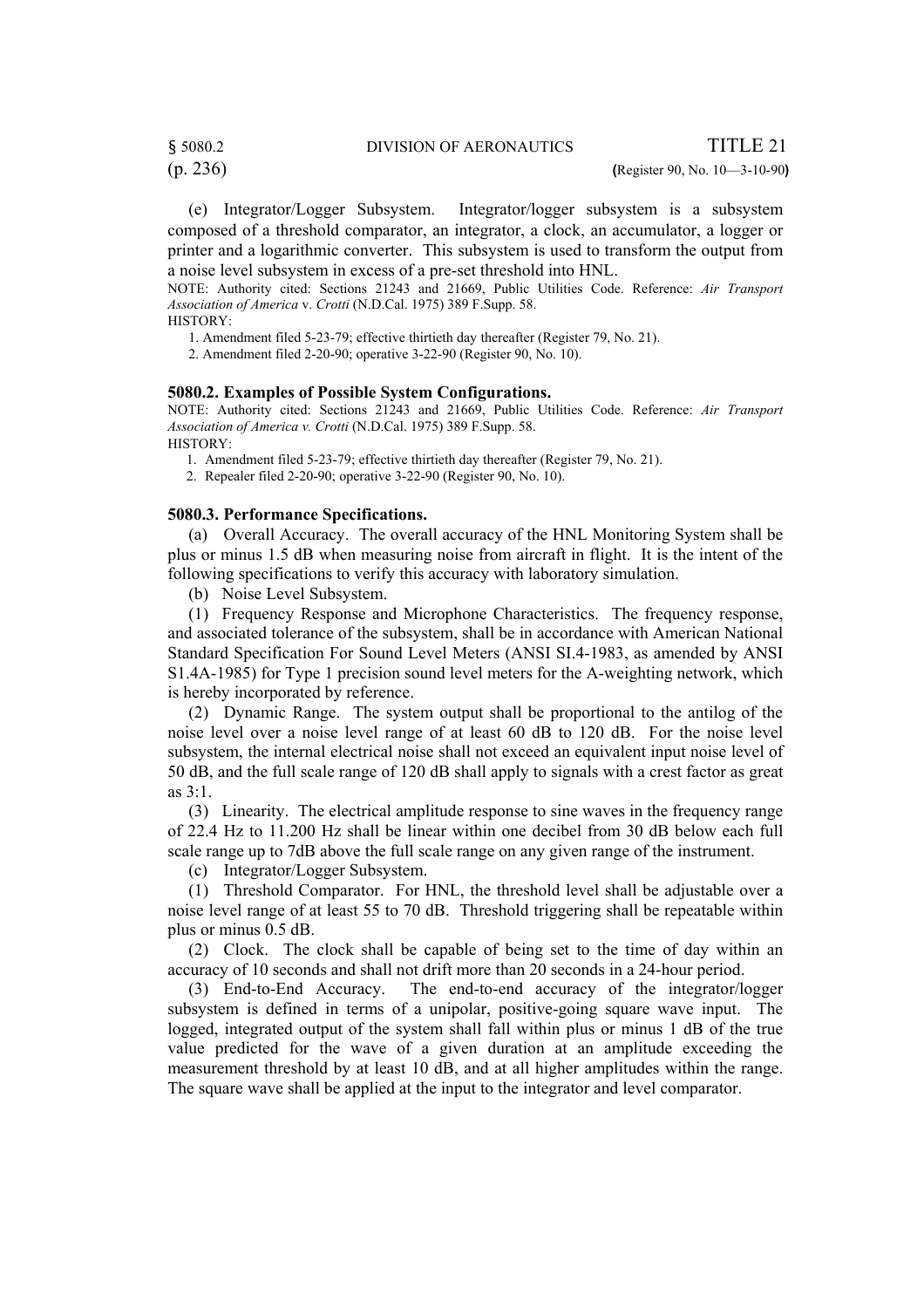**(**Register 90, No. 10—3-10-90**)** (p. 237)

(A) HNL Integrator/Logger Subsystem.

 1. For each hour during which no noise event exceeds the HNL system noise level threshold, the subsystem shall output the time on the hour, and indicate that the antilog of the HNL for the preceding hour is zero.

 2. The overall accuracy of a noise monitoring system pursuant to these regulations shall be determined over a range of HNL from 45 dB to 95 dB for each combination of the following conditions which gives a value in this range:

 a. Square waves, as defined above, shall have repetitions of 1, 3, 10, 30 and 100 cycles.

b. Square waves shall have durations of 40, 20, 10, and 5 seconds.

 c. Square waves shall have amplitudes equivalent to sound pressure levels of 70, 80, 90, 100 and 110 dB.

 d. Overall System Accuracy Demonstration. The overall system accuracy shall be demonstrated for several conditions within each of the above specified ranges, utilizing a 1000 Hz sinusoidal acoustic plane wave oriented along the preferred plane wave axis of the microphone, or an equivalent signal generated in an acoustic coupler:

NOTE: Authority cited: Sections 21243 and 21669, Public Utilities Code. Reference: *Air Transport Association of America* v. *Crotti* (N.D.Cal. 1975) 389 F.Supp. 58.

HISTORY:

1. Repealer of subsection (d) (1) filed 5-23-79; effective thirtieth day thereafter (Register 79, No. 21).

2. Amendment filed 2-20-90; operative 3-22-90 (Register 90, No. 10).

#### **5080.4. Field Calibration.**

 The monitoring system shall include an internal electrical means to electrically check and maintain calibration without resort to additional equipment. Provision shall also be made to enable calibration with an external acoustic coupler.

NOTE: Authority cited: Section 21669, Public Utilities Code. Reference: Sections 21669-21669.4, Public Utilities Code.

HISTORY:

1. New NOTE filed 2-20-90; operative 3-22-90 (Register 90, No. 10).

#### **5080.5. Environmental Precautions and Requirements.**

 (a) The field instrumentation shall be provided with suitable protection such that the system performance specified will not be degraded while the system is operating within the range of weather conditions encountered at airports within the State of California.

 (b) Humidity. The effect of changes in relative humidity on sensitivity of field instrumentation shall be less than 0.5 decibel at any frequency between 22.4 and 11,200 Hz in the range of 5 to 100 percent relative humidity.

 (c) Vibration. The field instrumentation shall be designed and constructed to minimize the effects of vibration resulting from mechanical excitation. Shock mounting of the field instrumentation shall be provided as required to preclude degradation of system performance.

 (d) Acoustic Noise. The field instrumentation shall be designed and constructed so as to minimize effects of vibration resulting from airborne noise, and shall operate in an environment of 125 dB SPL-broadband noise over a frequency range of 22.4 to 11,200 Hz-without degradation of system performance.